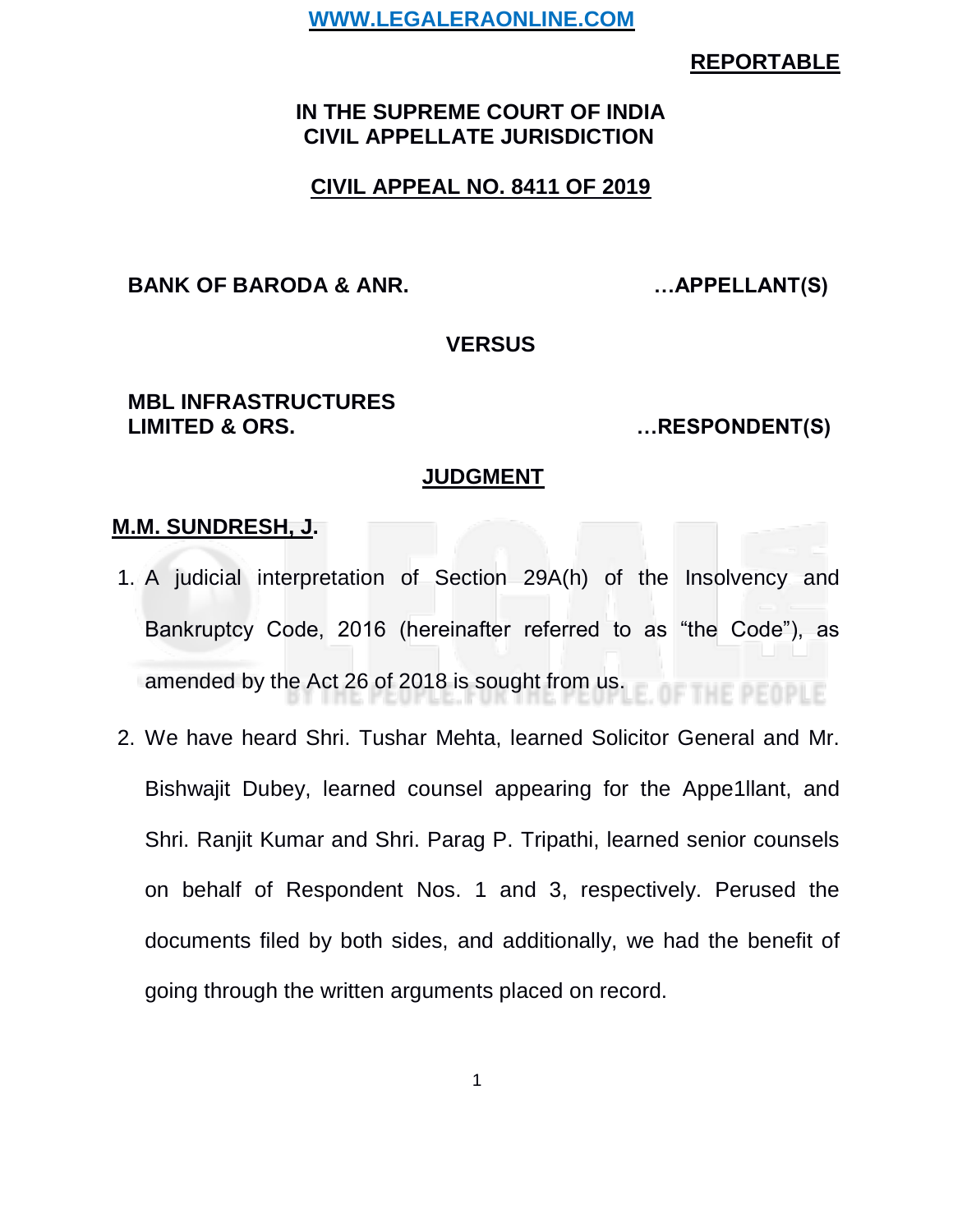### **A BRIEF JOURNEY:**

- 3. M/s. MBL Infrastructures Limited (Respondent No.1) was set up by one, Mr. Anjanee Kumar Lakhotiya (Respondent No. 3) in the early 1990s. Loans/ credit facilities were obtained by the Respondent No.1 from the consortium of banks (State Bank of Mysore now State Bank of India as lead bank), some of who are also arrayed as respondents apart from the appellant. On the failure of the Respondent No.1 to act in tune with the terms of repayment, some of the respondents were forced to invoke the personal guarantees extended by the Respondent No.3 for the credit facilities availed by the Respondent No.1.
- 4. M/s. RBL Bank issued a notice under Section 13(2) of the Securitisation and Reconstruction of Financial Assets and Enforcement of Security Interest Act, 2002 ('SARFAESI Act' for short), after duly invoking the personal guarantee of the Respondent No.3. This was followed by a similar action at the hands of Respondent No.8 (M/s Allahabad Bank) and M/s. State Bank of Bikaner and Jaipur. We are given to understand that M/s. State Bank of Bikaner and Jaipur got merged with State Bank of India. The aforesaid two proceedings invoking Section 13(2) of the SARFAESI Act were initiated in the month of February and March, 2013, respectively.
- 5. On the aforesaid factual setting, M/s. RBL Bank filed an application bearing No. (IB)-170/KB/2017 under Section 7 of the Code before the National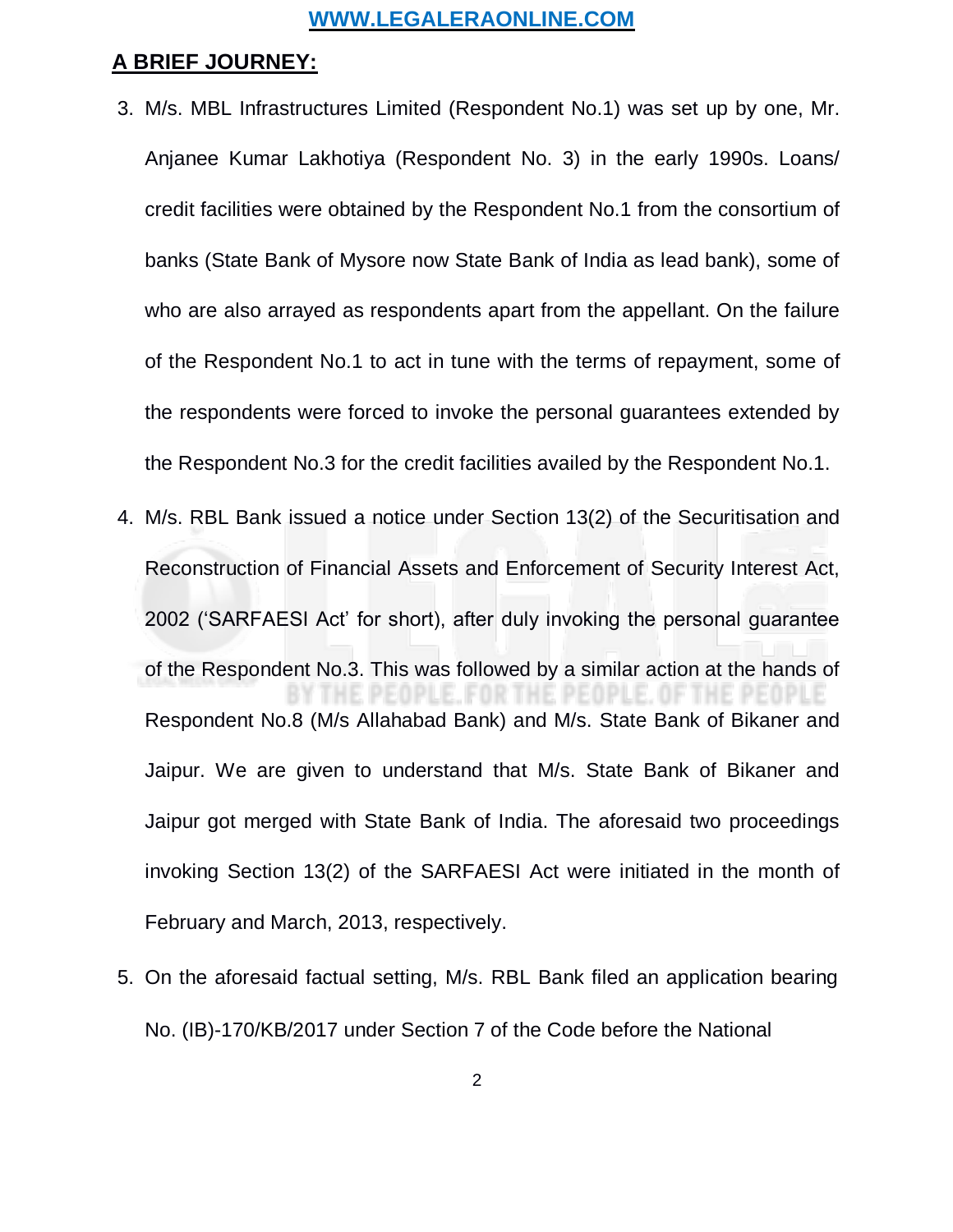Company Law Tribunal, Kolkata (hereinafter referred to as "adjudicating authority") to initiate corporate insolvency resolution process (CIRP) against Respondent No.1. It was admitted vide order dated 30.03.2017, appointing an Interim Resolution Professional, leading to imposition of moratorium in terms of Section 14 of the Code. After the expiry of the initial period of CIRP, an application was filed by the Resolution Professional for extending the duration of CIRP by an additional 90 days, which was duly granted.

- 6. Two resolution plans were received by the Resolution Professional (Respondent No.2 herein) as he then was, of which, one was authored by Respondent No.3 on 29.06.2017. This was done prior to the introduction of Section 29A of the Code.
- 7. A series of meetings took place with the active participation of the Committee of Creditors (CoC) on the resolution plan submitted by the Respondent No.3 between October 16, 2017 to November 17, 2017. A decision was made in the 9th meeting of the CoC held on 18.11.2017 seeking an appropriate resolution plan at the hands of Respondent No.3. In tune with the aforesaid directive, the Respondent No.3 submitted a modified resolution plan on 22.11.2017.
- 8. Thereafter, by way of the Insolvency and Bankruptcy Code (Amendment) Ordinance, 2017, Section 29A was introduced to the Code with which we are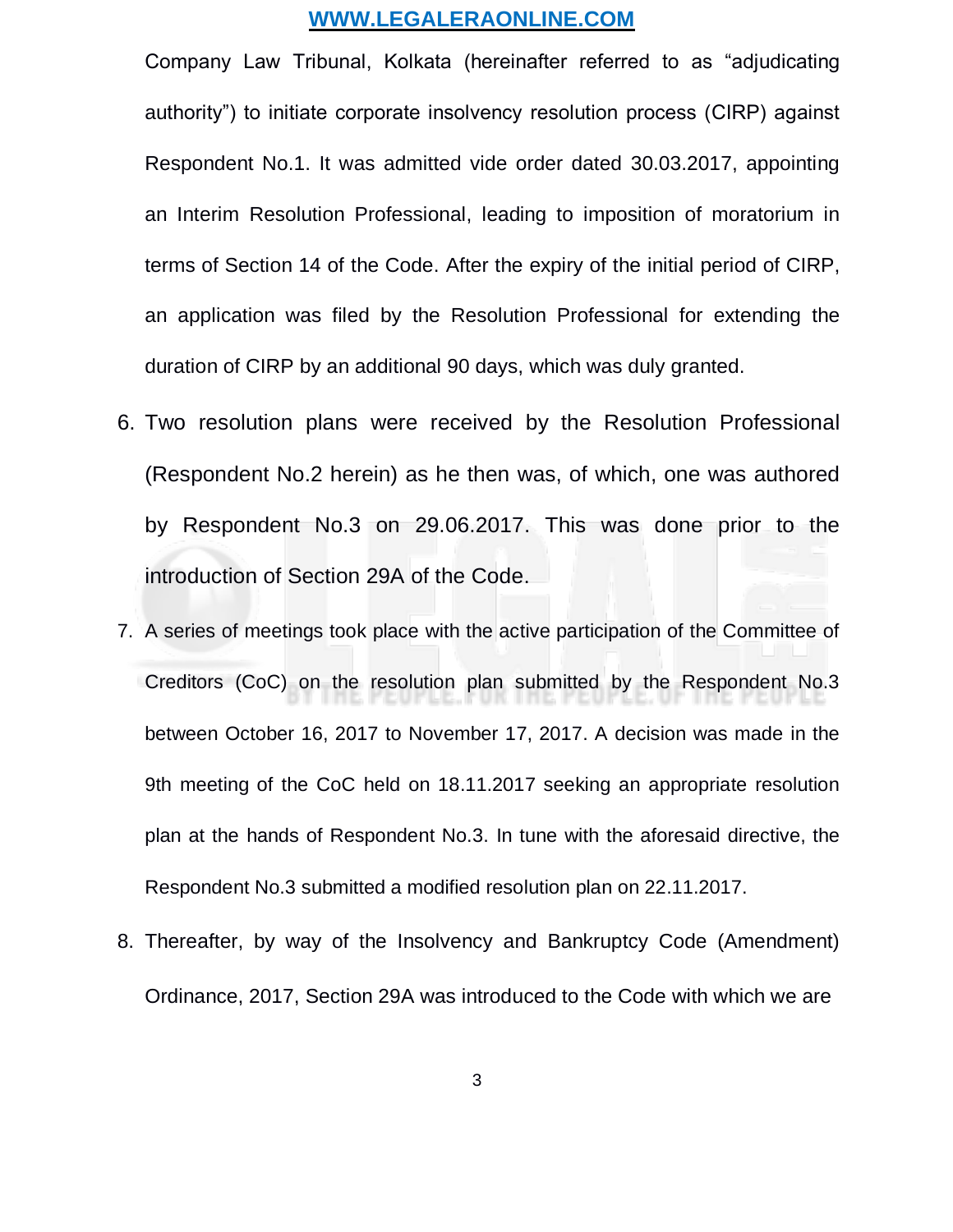concerned in the present *lis,* specifically 29A(c) and (h). The same are

reproduced as under:

"**Section 29 A – Persons not eligible to be resolution applicant** – A person shall not be eligible to submit a resolution plan, if such person or any other person acting jointly with such person or any other person who is a promoter or in the management or control of such person, -

xxx xxx xxx xxx xxx

(c) has an account, or an account of a corporate debtor under the management or control of such person or of whom such person is a promoter, classified as non-performing asset in accordance with the guidelines of the Reserve Bank of India issued under the Banking Regulation Act, 1949 and at least a period of one year has lapsed from the date of such classification till the date of commencement of the corporate insolvency resolution process of the corporate debtor:

Provided that the person shall be eligible to submit a resolution plan if such person makes payment of all overdue amounts with interest thereon and charges relating to nonperforming asset accounts before submission of resolution plan;

xxx xxx xxx xxx xxx xxx

(h) has executed an enforceable guarantee in favour of a creditor, in respect of a corporate debtor under insolvency resolution process or liquidation under this code."

9. The CoC held its meeting on 01.12.2017 to deliberate upon the impact

of the amendment *qua* the eligibility of the Respondent No.3 in submitting a resolution plan in the CIRP proceedings. In view of the lingering doubt expressed, the Respondent No.3 filed an application bearing CA(IB) No.543/KB/2017 praying for a declaration that he was not disqualified from submitting a resolution plan under sub-section (c) and (h) of Section 29A of the Code.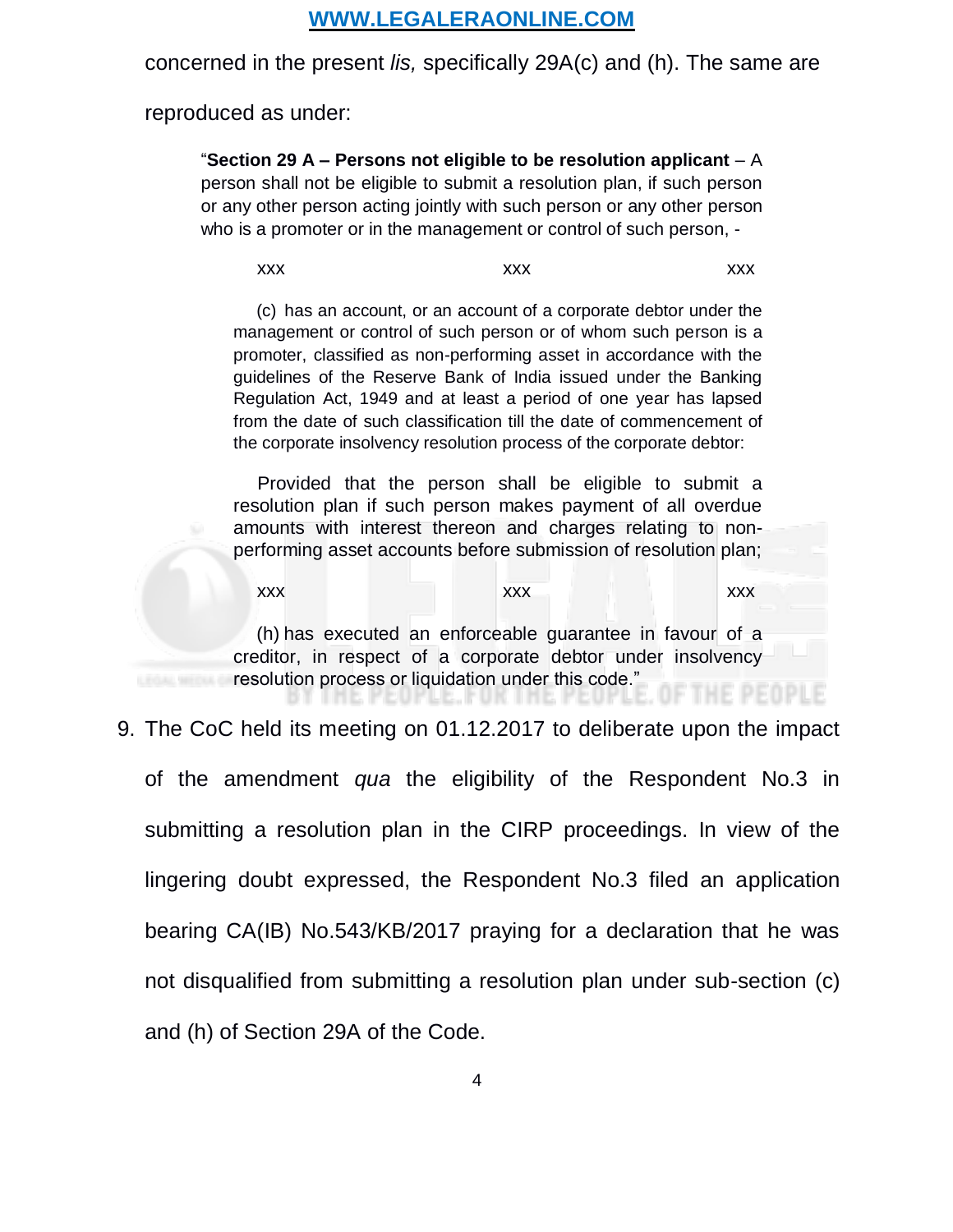- 10.The adjudicating authority, vide its order dated 18.12.2017 held that the Respondent No.3 was eligible to submit a resolution plan, notwithstanding the fact that he did extend his personal guarantees on behalf of the Respondent No.1 which were duly invoked by some of the creditors, as aforesaid. This issue was never placed and raised before the adjudicating authority. Though the adjudicating authority took note of Section 29A(c) of the Code, it did not give any specific findings on it. However, it ruled that inasmuch as the personal guarantee having not been invoked and the Respondent No.3 merely having extended his personal guarantee, as such there is no disqualification *per se* under Section 29A(h) of the Code as the liability under a guarantee arises only upon its invocation. Thus, only those guarantors who had antecedents which might adversely impact the credibility of the process are alone to be excluded. As debt payable by Respondent No.3 was not crystalized, he could not be construed as a defaulter for breach of the guarantee. Incidentally, a finding has been given that the Respondent No.3 did not commit any default. With the aforesaid clarification, the application filed was allowed by taking into consideration the amendment made on 23.11.2017, introducing Section 29A to the Code.
- 11.The aforesaid order was assailed by the Punjab National Bank (Respondent No.10) before the National Company Law Appellate Tribunal (hereinafter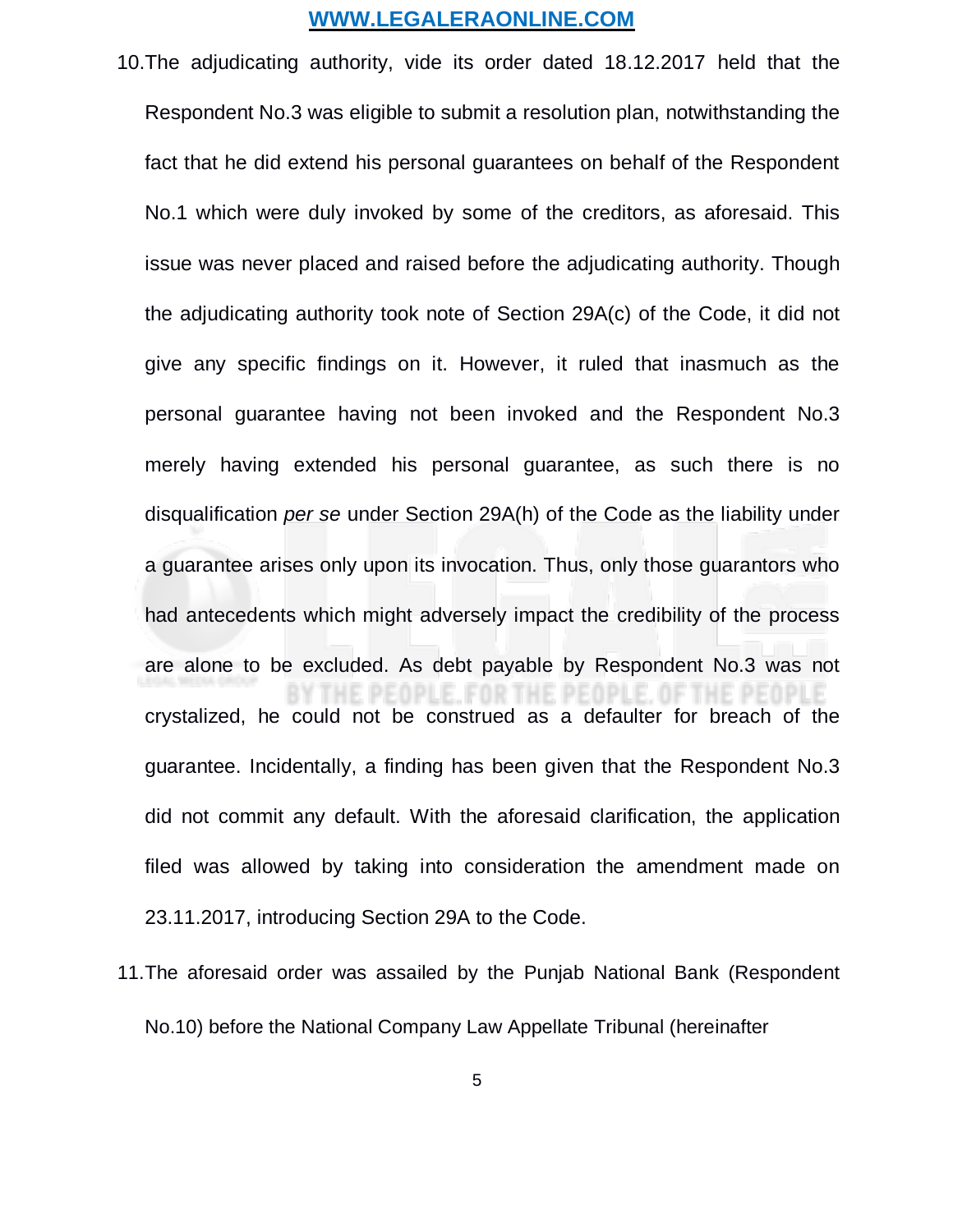referred to as "appellate tribunal") in Company Appeal (AT) (Insolvency)

No. 330 of 2017. Upon hearing the Respondent No.10, the following

interim order was passed on 21.12.2017:

"Let notice be issued to respondents by speed post. Requisites by next dated. Dasti service permitted.

Copy of this order may also be forwarded to the respondents. The appellant will file the certified copy of the impugned order by 5th January, 2018. Post the matter on 11th January, 2018.

In the meantime, if the 2nd Respondent filed any Resolution Plan, the Resolution Professional and the Committee of Creditors may go through the same but the Adjudicating Authority will not accept or reject the resolution plan or pass any order in lower court without prior approval of this Appellant Tribunal."

12.On the very same day, the resolution plan submitted by the Respondent

No.3 was put to vote by the Respondent No.2 in the 12<sup>th</sup> meeting of the

CoC by way of e-voting, and the process was completed the next day.

The plan received 68.50% vote share of the CoC. Six financial creditors

E PEOPLE, FOR THE PEOPLE. voted against the plan, including Respondent No.10 (PNB) and RBL

**OF THE PEOPLI** 

Bank. The extended 270 day period of CIRP expired on 25.12.2017.

13.RBL Bank filed an appeal against the order dated 18.12.2017 being Company

Appeal (AT) (Insolvency) No.1 of 2018 wherein an order was passed upon hearing the parties on 11.01.2018 facilitating the adjudicating authority to proceed further but not to accept the resolution plan, without its prior approval.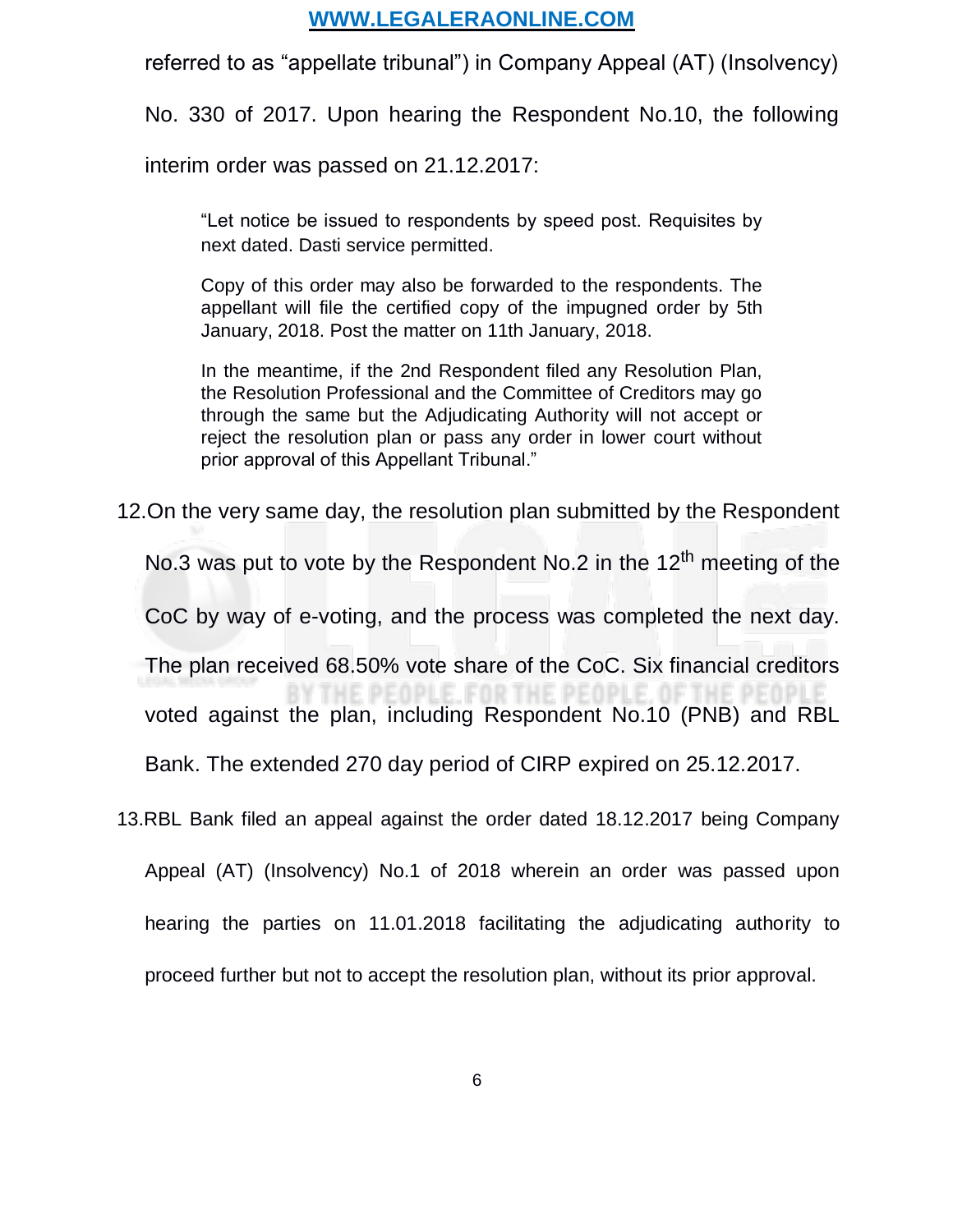14.The Respondent No.3 filed an application on 12.01.2018 invoking Section 60 of the Code bearing CA No.(IB) 50/KB/2018 seeking an appropriate direction to the dissenting and abstaining creditors to facilitate a possible change of mind by supporting the resolution plan, as modified. Thereafter, Bank of Maharashtra (Respondent No. 11), since impleaded by the order of this court dated 26.10.2021, sent a letter to Respondent No.2 dated 31.01.2018 setting forth its conditions for its approval of the resolution plan. Further, Indian Overseas Bank was pleased to give its approval to the resolution plan. As such, the resolution plan gathered 78.50% vote share.

15.In the meanwhile, Section 29A(h) went through a further amendment

which came into effect from 18.01.2018:

"**Section 29 A – Persons not eligible to be resolution applicant** – A person shall not be eligible to submit a resolution plan, if such person or any other person acting jointly or in concert with such person –

xxx xxx xxx xxx

一戸 日 尾目

(h) has executed an enforceable guarantee in favour of a creditor, in respect of a corporate debtor against which an application for insolvency resolution made by such creditor has been admitted under this code."

16.On 23.03.2018, the appellate tribunal passed the following order in the

appeals filed by Respondent No.10 and RBL Bank:

"When the matter was taken up learned counsel appearing on behalf of the Appellant – 'Punjab National Bank' sought permission to withdraw the appeal. One of the learned counsel appearing on behalf of the Respondent opposed the prayer. However, we are not inclined to the ground of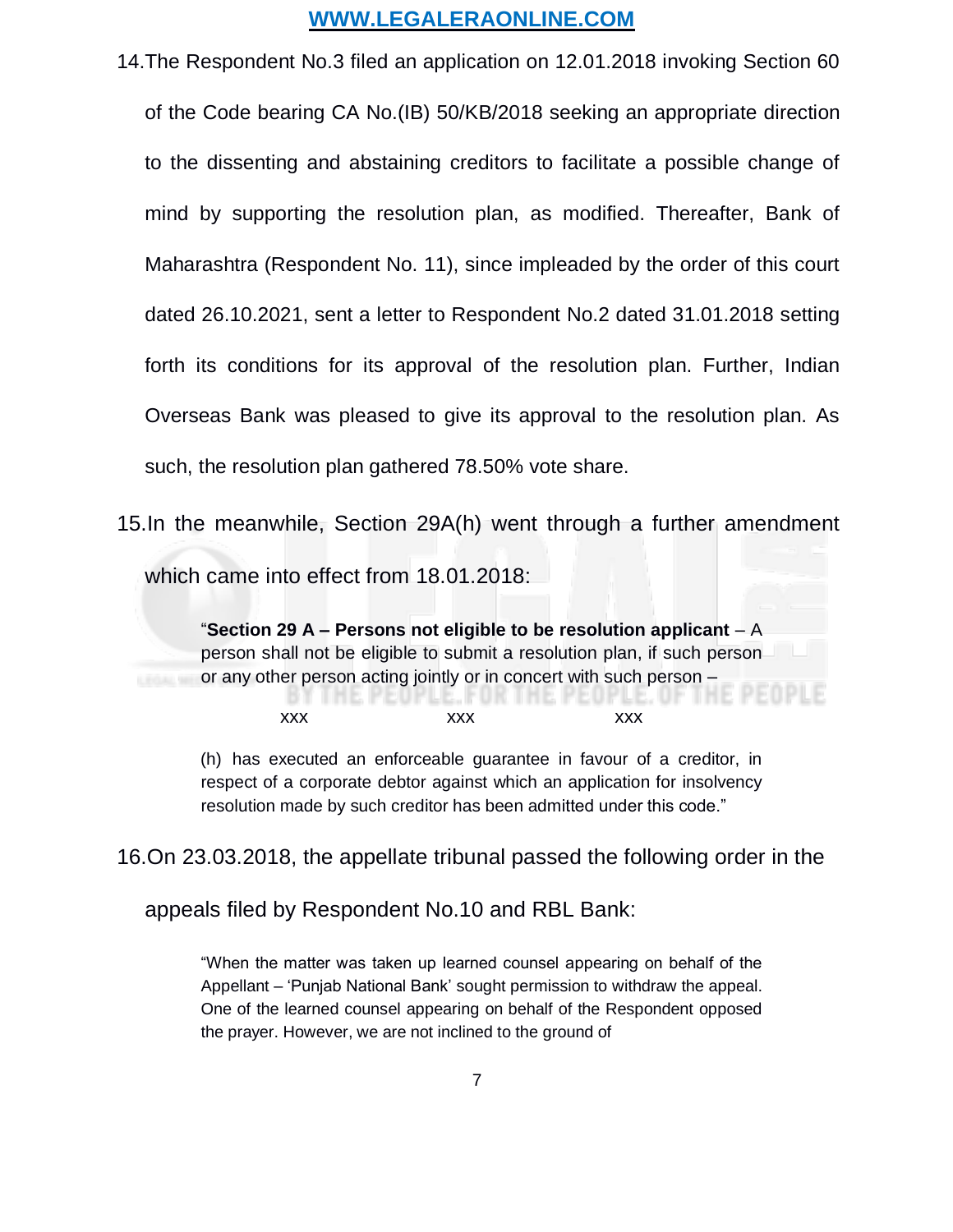opposition as made by the Respondent. Bank intends to withdraw the appeal, without any liberty. In this background, without taking into consideration the grounds shown in the affidavit for withdrawal, we allow the Appellant to withdraw the Appeal without any liberty to challenge the same very impugned order. The appeal is dismissed as withdrawn. I.A. No.311 of 2018 stands disposed of. The 'question of law' may be decided in some other case. No cost.

The interim order passed by this Appellant Tribunal on 21st December, 2017 stands vacated."

17.The above order was passed while permitting the appellants to withdraw the appeals against the order of eligibility of Respondent No.3, in view of the resolution plan having reached the mandatory requirement of 75% as warranted under Section 30(4) of the Code. Thus, it is clear that those appellants did not have any grievance on the plan as accepted by the majority of the CoC. However, the request made by the present appellant who filed I.A. No. 311 of 2018 before the appellate tribunal, seeking to be impleaded as a party to the aforesaid proceedings to continue the *lis* was HE PEOPLE FOR THE PEOPLE OF THE PEOPLE not favourably considered though no reason was assigned in the aforesaid order. We may also note that the appellant before us who incidentally filed the aforesaid application was not heard before the adjudicating authority. Suffice it is to state that the appellant did raise its objection to the withdrawal of appeal, presumably on the premise that it wanted to continue by substituting itself in place of the original appellants.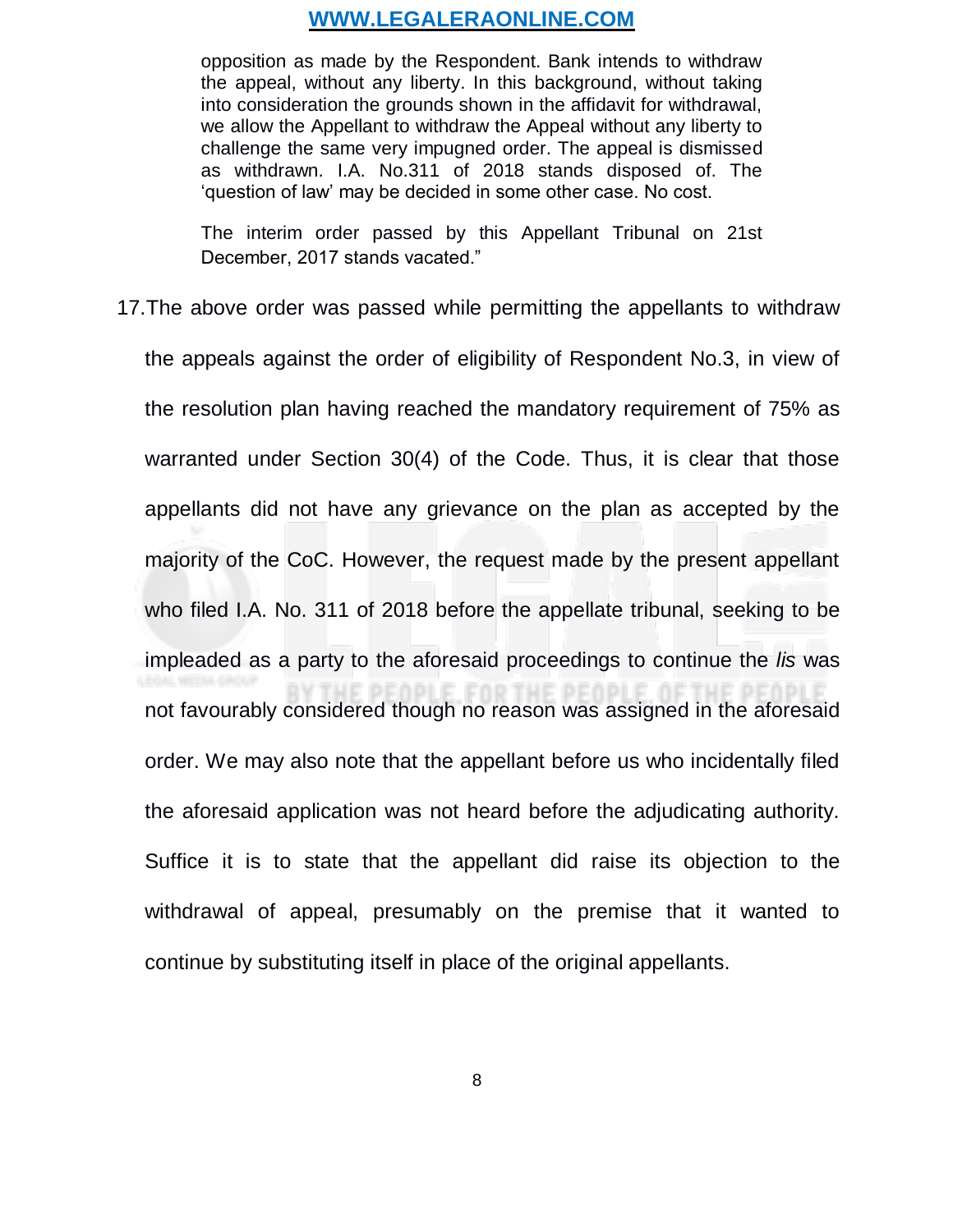- 18.The resolution professional, the Respondent No.2 filed a report dated 12.02.2018 for recording the increase in voting share up to 78.50% together with the resolution plan stating that it was accordingly passed. Only on the aforesaid factual setting the pending appeal before the appellate tribunal was withdrawn on 27.02.2018. The adjudicating authority approved the resolution plan submitted by its order dated 18.04.2018 inter alia holding that there is a marked difference between extension and exclusion and therefore, the rigor of Section 12(1) of the Code would not get attracted on the facts of the case particularly when there were pending proceedings with interim orders. It was further held that the issue *qua* the eligibility under Section 29A(h) decided already, coupled with the resolution plan crossing the requisite threshold of approval by the CoC, i.e. 75% vote share, having considered the technoeconomic viability and feasibility of the plan, the application filed for approval of the resolution plan submitted by the Respondent No.3 was liable to be allowed. A direction was accordingly given, holding that the approved resolution plan shall come into force with immediate effect.
- 19.The appellant before us put into challenge, the aforesaid order passed by the adjudicating authority in Company Appeal (AT)(Insolvency) No. 194 of 2018.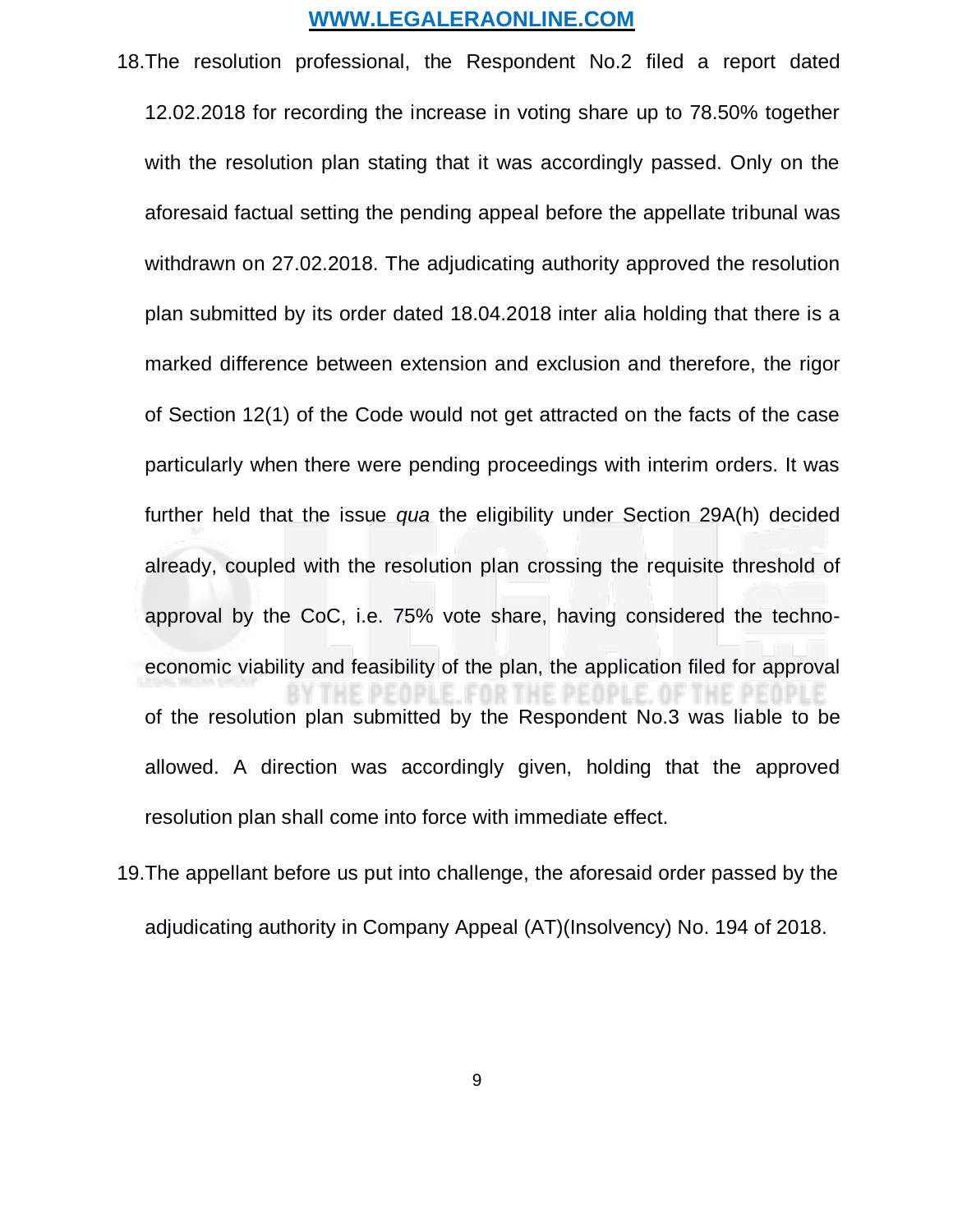20. In the meanwhile, Section 29A(h) went through a further change by

way of ordinance dated 06.06.2018, which subsequently became an Act

with effect from the same date through the Act 26 of 2018:

"**Section 29 A- Persons not eligible to be resolution applicant** – A person shall not be eligible to submit a resolution plan, if such person or any other person acting jointly or in concert with such person –

xxx xxx xxx xxx

(h) has executed a guarantee in favour of a creditor, in respect of a corporate debtor against which an application for insolvency resolution made by such creditor has been admitted under this code and such guarantee has been invoked by the credit and remains unpaid if full or part."

- 21.The appellate tribunal did explore other possibilities during the pendency of the appeal. It also directed the Respondent No.3 to submit a revised resolution plan. After hearing the parties, the order passed by the adjudicating authority was confirmed, dismissing the appeal filed by the appellant while approving the revised resolution plan submitted by the Respondent No.3 before it. After the disposal of the appeals filed including that of the appellant along with the others who have not challenged the same before us, the shareholders of the Respondent No.1 approved the fund raising of Rs.300 crores in the Annual General Meeting.
- 22.The appeals including that of the appellant were dismissed on the ground that the resolution plan was approved with 78.50% of the voting share of the CoC,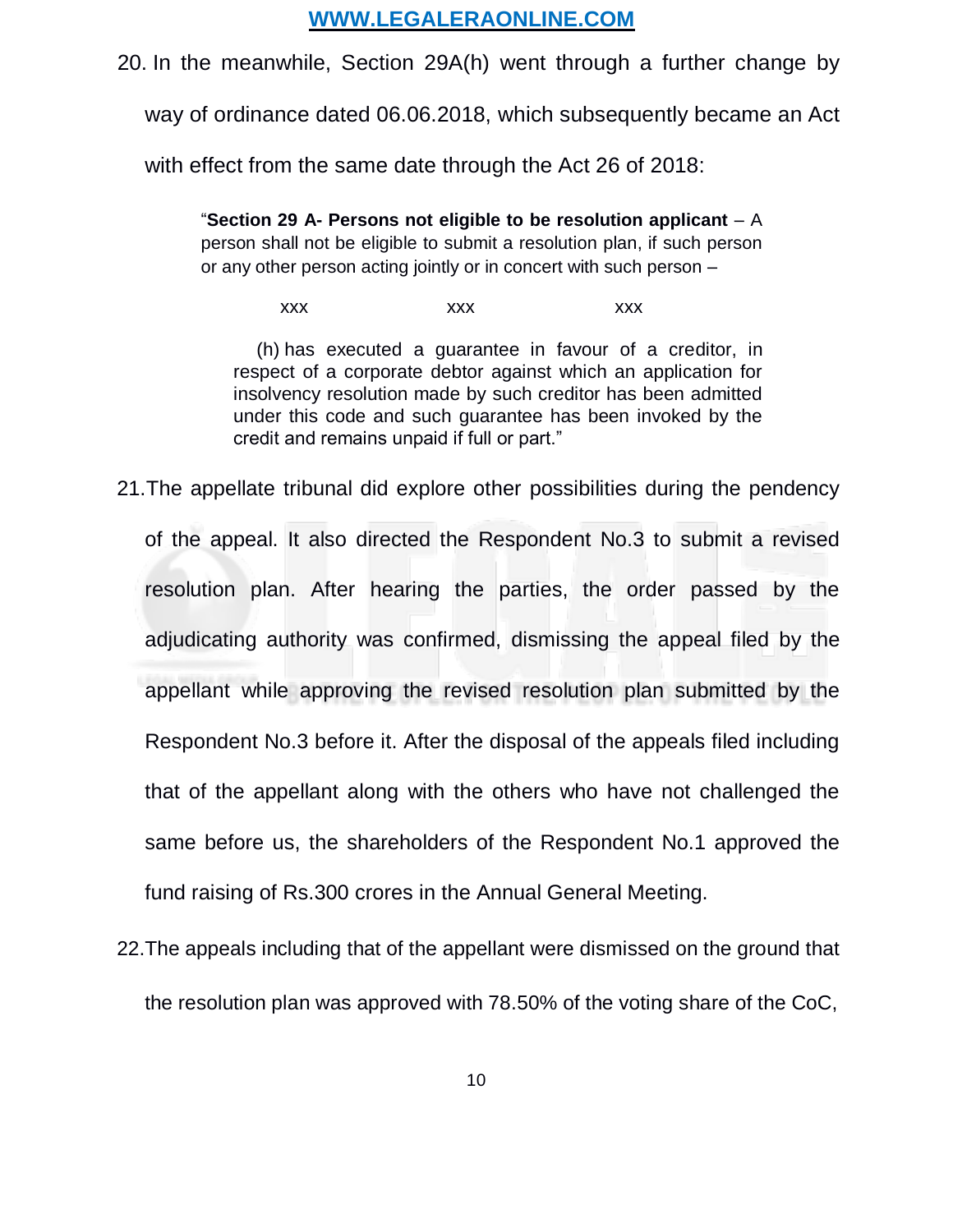and it was backed by the techno-economic report *qua* the viability and feasibility. The earlier decision of the adjudicating authority dated 18.12.2017 has attained finality *qua* the issue of eligibility of the Respondent No.3 under Section 29A of the Code to submit a resolution plan, and it cannot sit in appeal over the decision of the adjudicating authority or the CoC in the absence of any apparent discrimination. It is this decision of the appellate authority confirming the order passed by the adjudicating authority, which is tested before us.

23.Before we proceed with the submissions made at the Bar, we have to record one more fact, namely, Section 30 of the Code also underwent a change by the introduction of amendment dated 06.06.2018 by way of an ordinance followed by an Act through which the percentage required for approval of a resolution plan by the CoC has been brought down from 75% to 66% of the voting share of the CoC. E. OF THE PEOPLE

## **SUBMISSIONS OF THE APPELLANT:**

- 24.We will collectively consider the submissions of the learned counsel appearing for the appellant and the Respondent No.7, though the said respondent did not choose to file any appeal before us.
- 25.Section 29A has to be given a holistic interpretation as the objective is to weed out undesirable persons with the intention of promoting primacy of debt by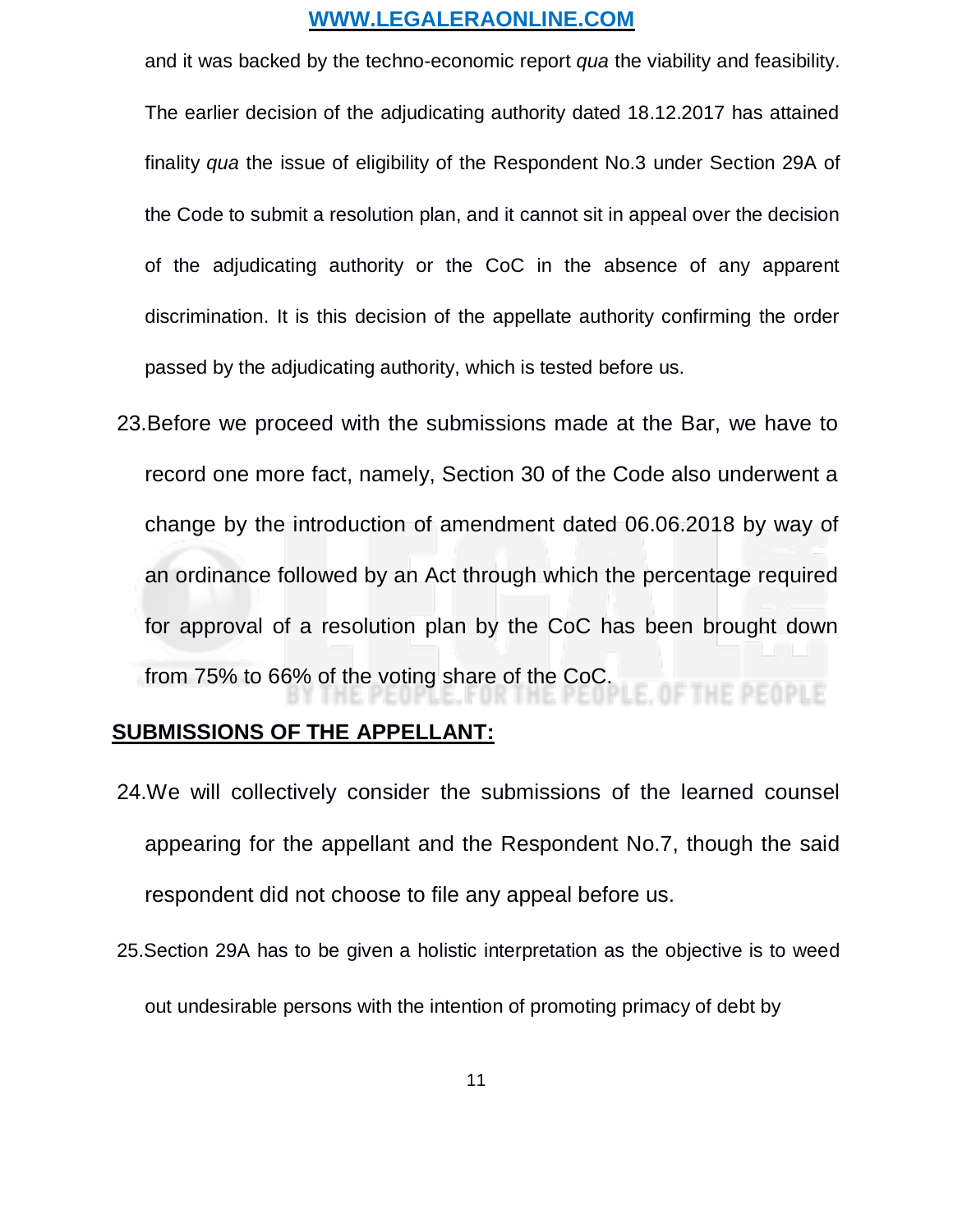disqualifying guarantors who have not fulfilled their co-extensive liability with the insolvent corporate debtor. The Respondent No.3 (who is a promoter of the corporate debtor) was ineligible to submit a resolution plan under Section 29A(h) of the Code, as several personal guarantees executed by the Respondent No.3 in favour of various creditors of the Respondent No.1 stood invoked, prior commencement of CIRP. There is a clear suppression on the part of Respondent No.3, which was not taken note of by the adjudicating authority on both the occasions. Even the Respondent No.2 failed to bring the said fact before the adjudicating authority. Therefore, the premise on which the adjudicating held the Respondent No.3 eligible to submit a resolution plan is *ex facie* false.

26.The law which was prevailing on the date of the application has to be seen, therefore, the disqualification gets attracted on the date of filing of the application and on the same analogy not only Section 29A(h) but also Section 30(4) has to be interpreted. As fraud vitiates all solemn acts, the appeal deserves to be allowed. A legal ineligibility cannot be done away with by alleged estoppel, such ineligibility is a matter of fact to be considered by Courts irrespective of any waiver by any party or creditor. The approval of the resolution plan was made after the mandatory period of 270 days, i.e. after the expiry of the CIRP period. Since there is clear infraction of Section 12, the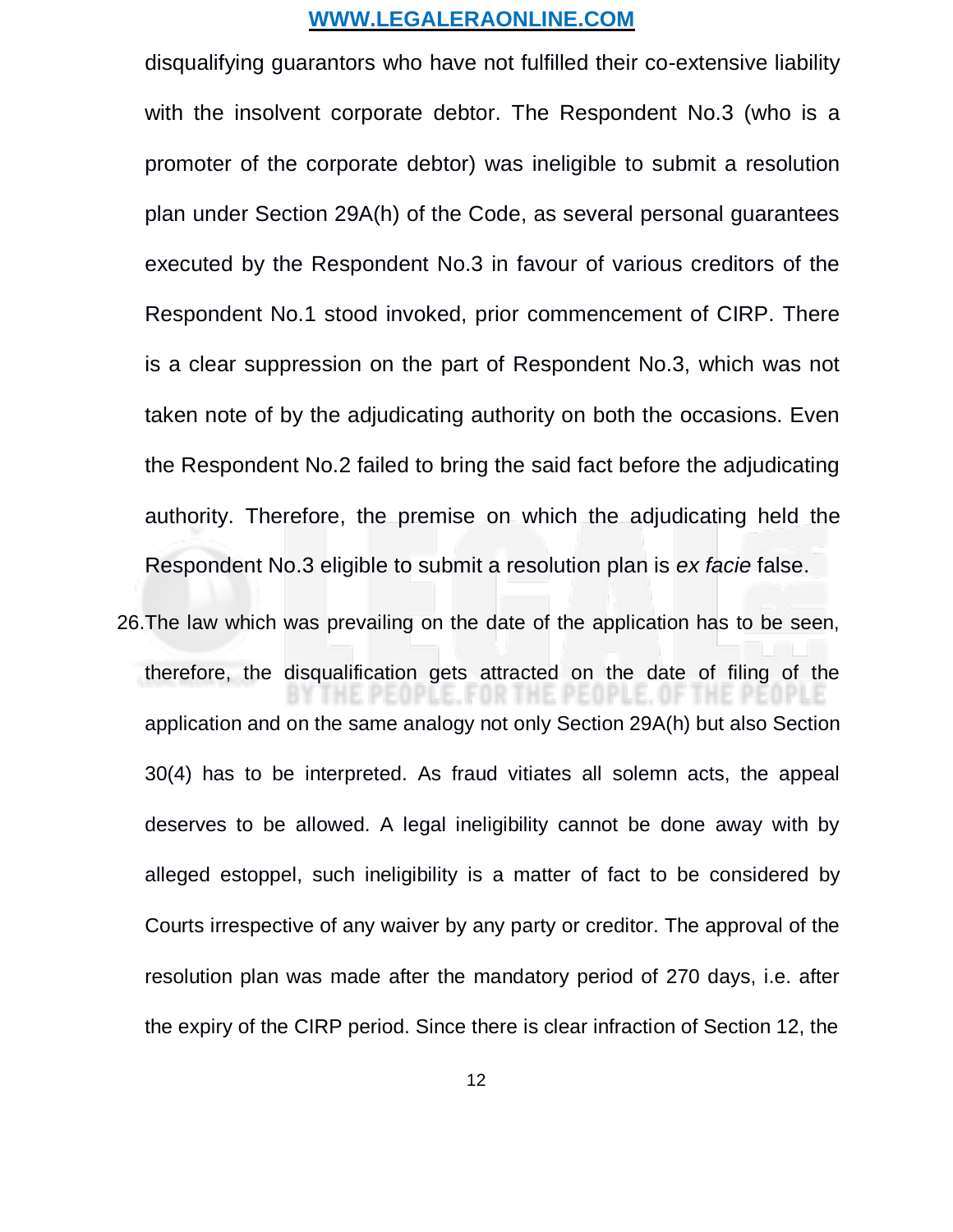orders passed are liable to be interfered with. The learned Solicitor General has sought to place reliance on the judgment of this Court in K. Shashidhar vs. Union of India (Order dated 05.02.2019 in Civil Appeal 10673 of 2018). The revised plan before the appellate tribunal was never approved by the adjudicating authority, including the conditional assent given by the Respondent No.11, which were erroneously accepted.

27.There is no bar in law for questioning the eligibility before the adjudicating authority as the appellant was neither a party before it on earlier occasion nor an adjudication was made on the merits by the appellate tribunal. Therefore, the order passed by the appellate tribunal confirming that of the adjudicating authority requires to be set aside.

## **SUBMISSIONS OF THE RESPONDENT:**

28.A decision made by the CoC in its commercial wisdom on being satisfied with the report of the expert on the viability and feasibility of the resolution plan, is not required to be interfered with by this Court by substituting its views. The revised plan as accepted by the appellate tribunal is an improvement to the earlier one submitted by the Respondent No.3 and, therefore, there cannot be any grievance on that count.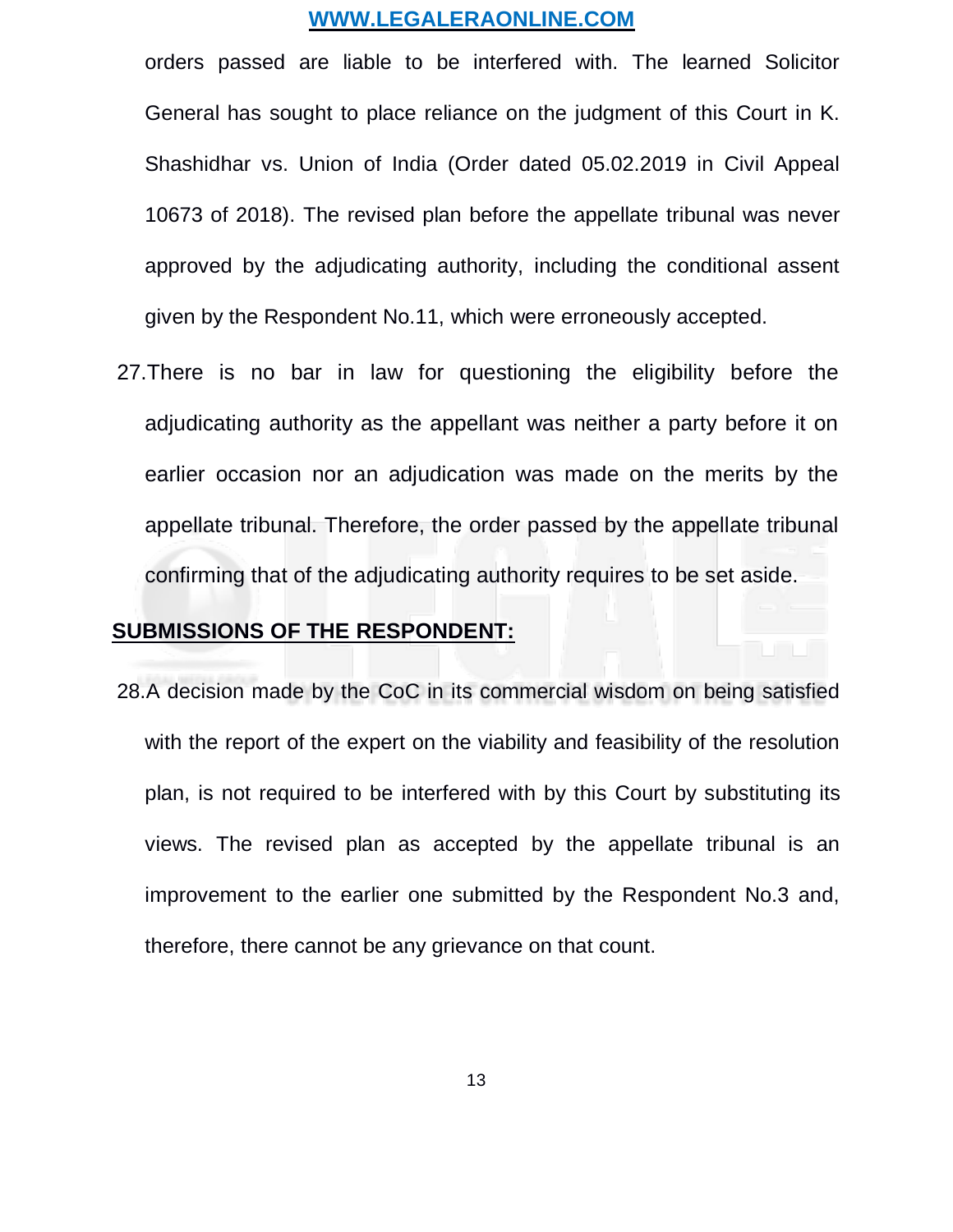- 29.The object of the Code has to be read with Section 29A(h). The appellant being aware of the decision of the adjudicating authority in the first instance ought to have taken it further, as such the appellant is estopped from questioning the eligibility of the Respondent No.3 to submit a resolution plan under Section 29A(h) of the Code. The provision has to be literally interpreted to the extent that a personal guarantor is barred from submitting a resolution plan only when the creditor invoking the jurisdiction of the adjudicating authority has invoked a personal guarantee executed in favour of said creditor by the resolution applicant.
- 30.No personal guarantee stood invoked by RBL Bank at the time of application to the adjudicating authority under Section 7 of the Code. It is further submitted that the invocation of the consortium guarantee by Allahabad Bank and State Bank of Bikaner and Jaipur under Section 13(2) of the SARFAESI Act, 2002 is *ex facie* illegal in terms of the inter-se agreement executed between the members of the consortium of banks. Even otherwise the same is not relevant as neither Allahabad Bank nor State Bank of Bikaner and Jaipur filed an application before the adjudicating authority.
- 31.The first respondent is an on-going concern as of now and the resolution plan is under implementation since 18.04.2018. The object of the Code is revival of the Corporate Debtor and liquidation is the last resort. Any interference at this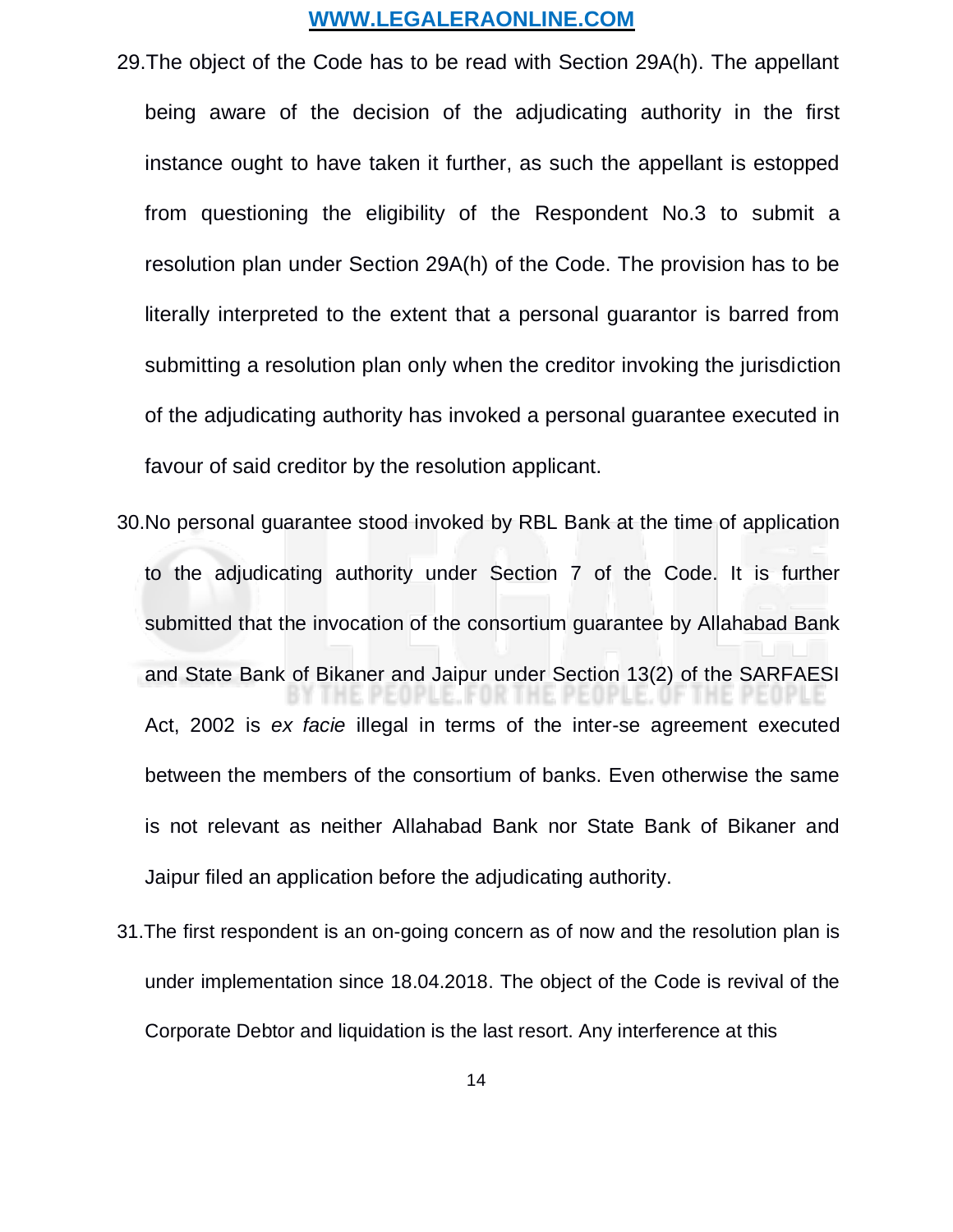stage will have an adverse effect and militate against the very object of the Code. The Respondent No.3 has infused over Rs. 63 crores since the resolution plan has been in operation and has further received approval of the shareholders to raise Rs. 300 crores to revive the Respondent No.1. Since the approval of the resolution plan submitted by the Respondent No.3, several projects of national importance have been completed and various others are under execution. Further, all workmen have also been paid in full, and all current employees, operational creditors and statutory dues are being regularly paid.

- 32.Both the forums have rightly construed the issue *qua* extension and exclusion. Admittedly, there were earlier rounds of litigation and proceedings were pending against the interim orders. This issue has also been concluded finally by this Court inter alia holding that in such a scenario exclusion has to be granted, in light of the time spent in litigation.
- 33.Buttressing the aforesaid submissions, the counsels for the Respondents have sought to place reliance on the following decisions:

Swiss Ribbons (P) Ltd. v. Union of India, (2019) 4 SCC 17

K.N. Rajkumar v. V.N. Nagarajan 2021 SCC OnLine 732

Arcellor Mittal India Pvt. Ltd. v. Satish Kumar Gupta, (2019) 2 SCC 1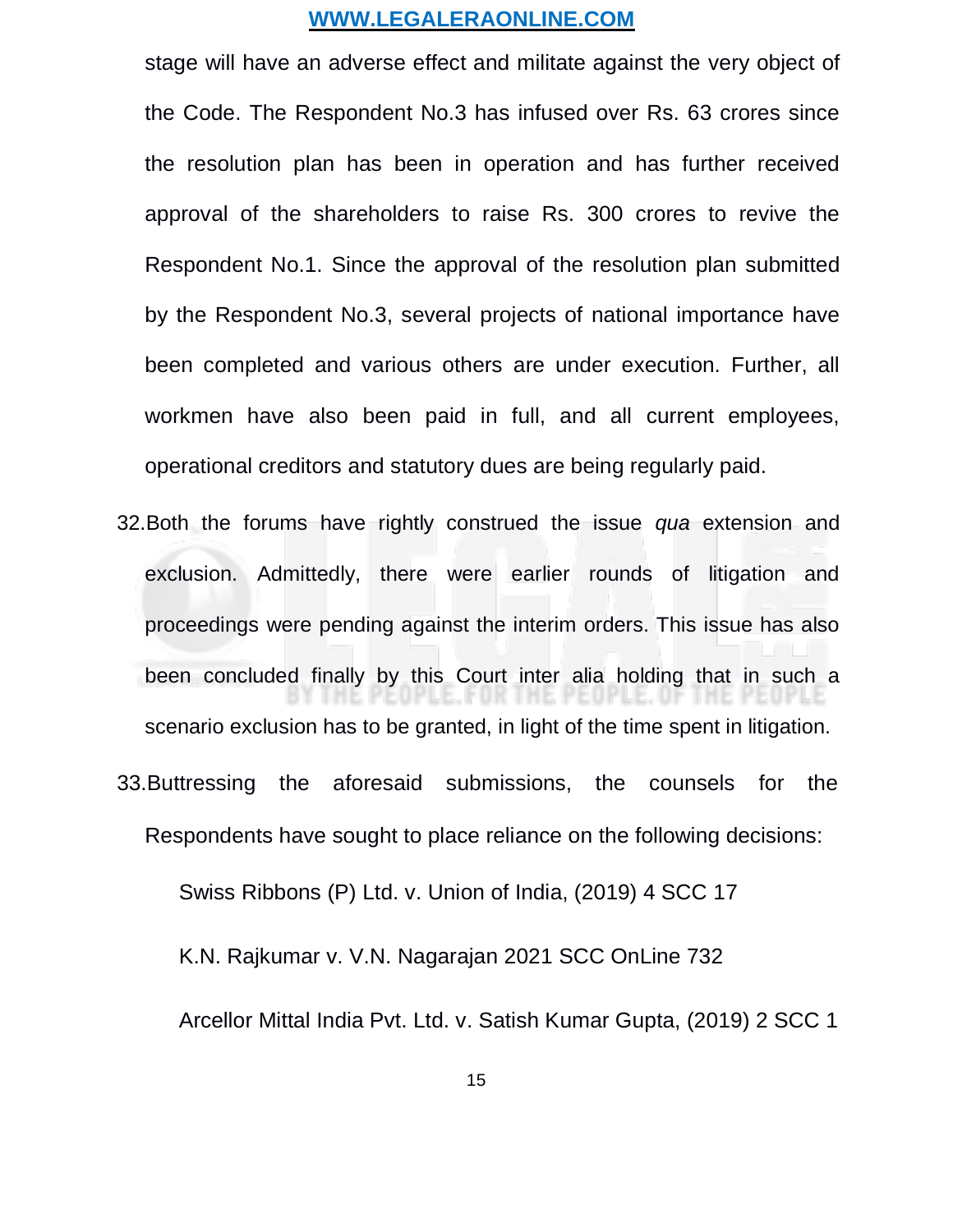Committee of Creditors, Essar Steel India Ltd. v. Satish Kumar

Gupta (2020) 8 SCC 531.

Apollo Joti LLC & Ors. v. Jyoti Structures Ltd. (Company Appeal

(AT) (Insolvency) No. 548 of 2018.

DBS Bank Ltd. vs. Sharad Sanghi (Civil Appeal No. 3434-3436 of

2019)

Ebix Singapore Pvt. Ltd. vs. COC of Educomp Solutions Ltd.

2021 SCC OnLine SC 707

National Spot Exchange v. Anil Kohli 2021 SCC OnLine SC 716

## **STATUTORY INTERPRETATION:**

- 34.The principle governing statutory interpretation has been repeated with regularity by this Court on quite a few occasions. While construing the said principle adequate thought will have to be given to the nature of the statute and the provisions contained thereunder. The focus is on avoiding any interpretation which might cause an injury or destroy the intent behind the legislation.
- 35.Lord Denning in Seaford Court Estates Ltd. v. Asher, (1949) 2 KB 481 deals with the role required to be played by the Court even when there is a possible defect: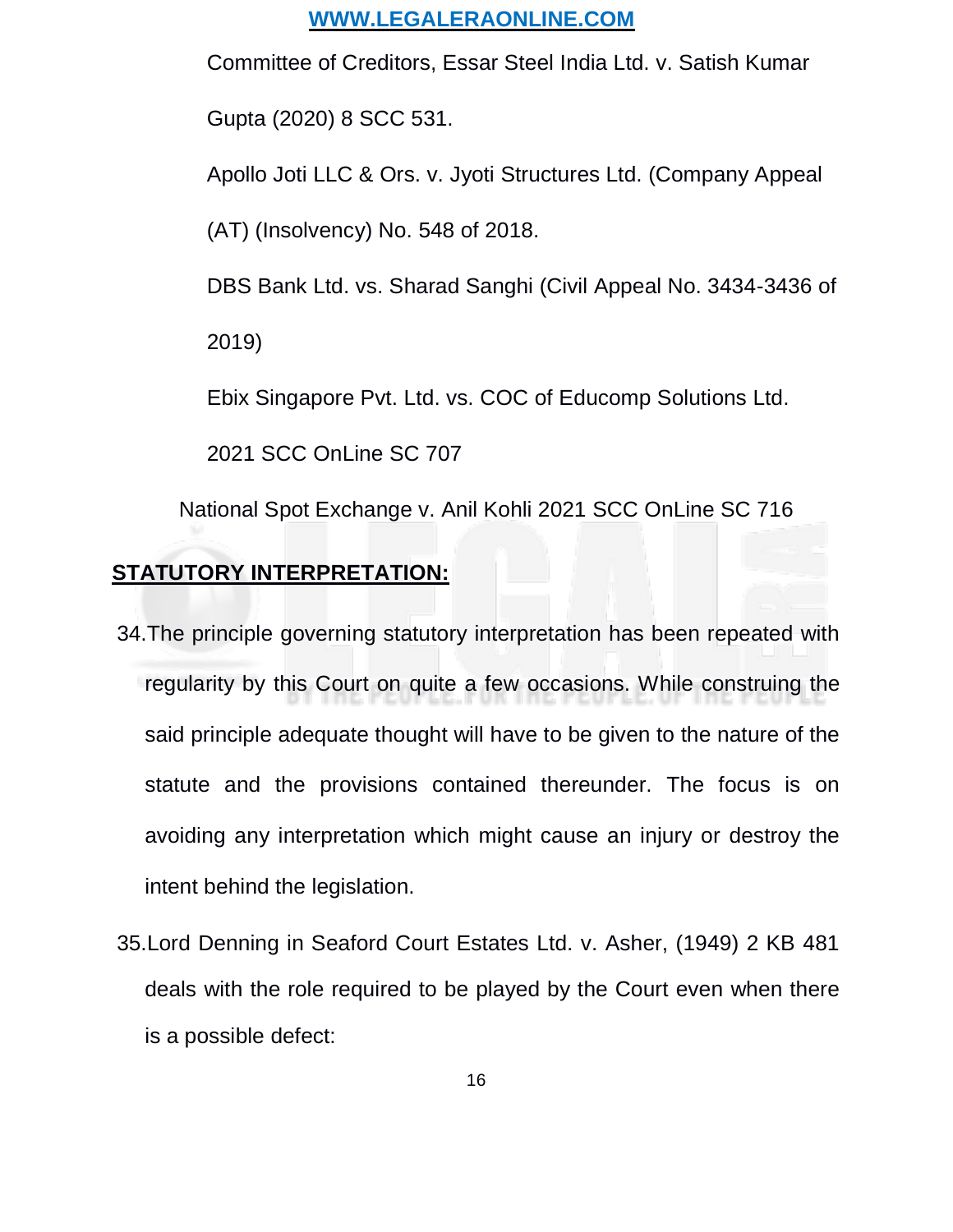"When a defect appears a Judge cannot simply fold his hands and blame the draftsman. He must set to work on the constructive task of finding the intention of Parliament and then he must supplement the written word so as to give 'force and life' to the intention of the legislature. A Judge should ask himself the question how, if the makers of the Act had themselves come across this ruck in the texture of it, they would have straightened it out? He must then do as they would have done. A Judge must not alter the material of which the Act is woven, but he can and should iron out the creases."

# 36.MAXWELL ON INTERPRETATION OF STATUES, 11<sup>th</sup> Edition

"It is said to be the duty of the judge to make such construction of a statute as shall suppress the mischief and advance the remedy. Even where the usual meaning of the language falls short of whole object of the legislature, a more extended meaning may be attributed to the words, if they are fairly susceptible of it. The construction must not, of course, be strained to include cases plainly omitted from the natural meaning of the words." (Pg. 66)

"…In determining either the general object of the legislature, or the meaning of its language in any particular passage, it is obvious that the intention which appears to be most in accord with convenience, reason, justice or legal principles, should, in all cases of doubtful significance, be presumed to be the true one." (Pg. 183)

# 37.CRAIES IN STATUTE LAW, 7<sup>th</sup> Edition, Pg. 262:

"… It is the duty of Courts of justice to try to get at the real intention of the legislature by carefully attending to the whole scope of the statute to be construed' .. that in each case you must look to the subjectmatter, consider the importance of the provision and the relation of that provision to the general object intended to be secured by the Act, and upon a review of the case in that aspect decide whether the enactment is what is called imperative or only directory."

# 38.A DRIEDGER, CONSTRUCTION OF STATUTE, 2<sup>nd</sup> Edition, 1983, Pg. 37:

"Today there is only one principle or approach, namely, the words of an Act are to be read in their entire context and in their grammatical and ordinary sense harmoniously with the Scheme of the Act, the object of the Act, and the intention of Parliament."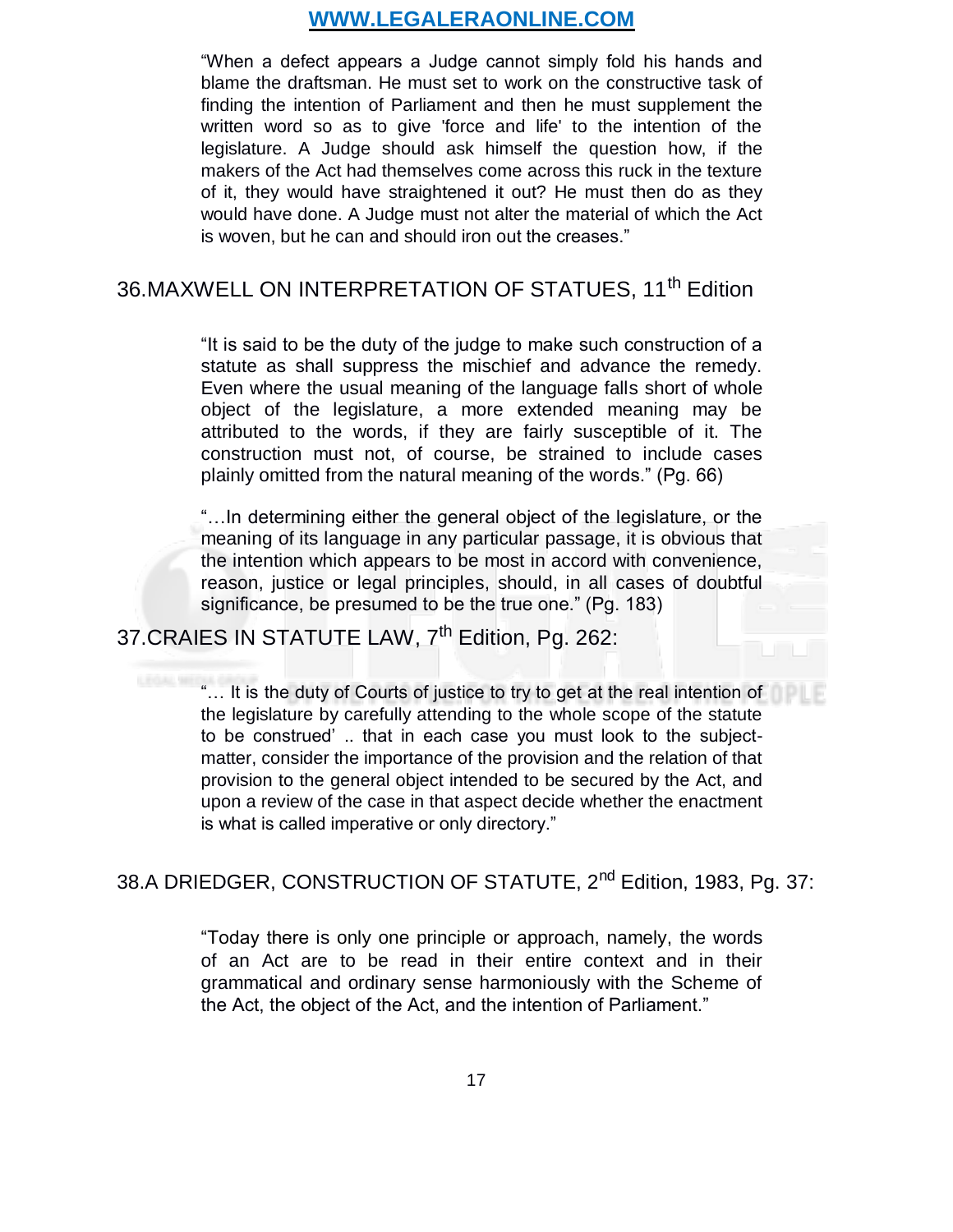39.As repeated on various other occasions by this Court, judging a statute

through 'Literal to Heydon's Golden rule' has gone through a complete

circle. Thus, we have come to a stage of applying a reasonable,

creative and fair construction principle.

40.The often quoted words of Justice Chinnappa Reddy in the celebrated

judgment in the Reserve Bank of India v. Peerless General Finance and

Investment Company Limited, (1987) 1 SCC 424 holds the field even today:

**"33**. Interpretation must depend on the text and the context. They are the bases of interpretation. One may well say if the text is the texture, context is what gives the colour. Neither can be ignored. Both are important. That interpretation is best which makes the textual interpretation match the contextual. A statute is best interpreted when we know why it was enacted. With this knowledge, the statute must be read, first as a whole and then section by section, clause by clause, phrase by phrase and word by word. If a statute is looked at, in the context of its enactment, with the glasses of the statute-maker, provided by such context, its scheme, the sections, clauses, phrases and words may take colour and appear different than when the statute is looked at without the glasses provided by the context. With these glasses we must look at the Act as a whole and discover what each section, each clause, each phrase and each word is meant and designed to say as to fit into the scheme of the entire Act. No part of a statute and no word of a statute can be construed in isolation. Statutes have to be construed so that every word has a place and everything is in its place…."

41.Apropos the passage in the case of Union of India v. Elphinstone Spg. and

Wvg. Co. Ltd., (2001) 4 SCC 139:

"While examining a particular statute for finding out the legislative intent it is the attitude of Judges in arriving at a solution by striking a balance between the letter and spirit of the statute without acknowledging that they have in any way supplemented the statute would be the proper criterion. The duty of Judges is to expound and not to legislate is a fundamental rule. There is no doubt a marginal area in which the courts mould or creatively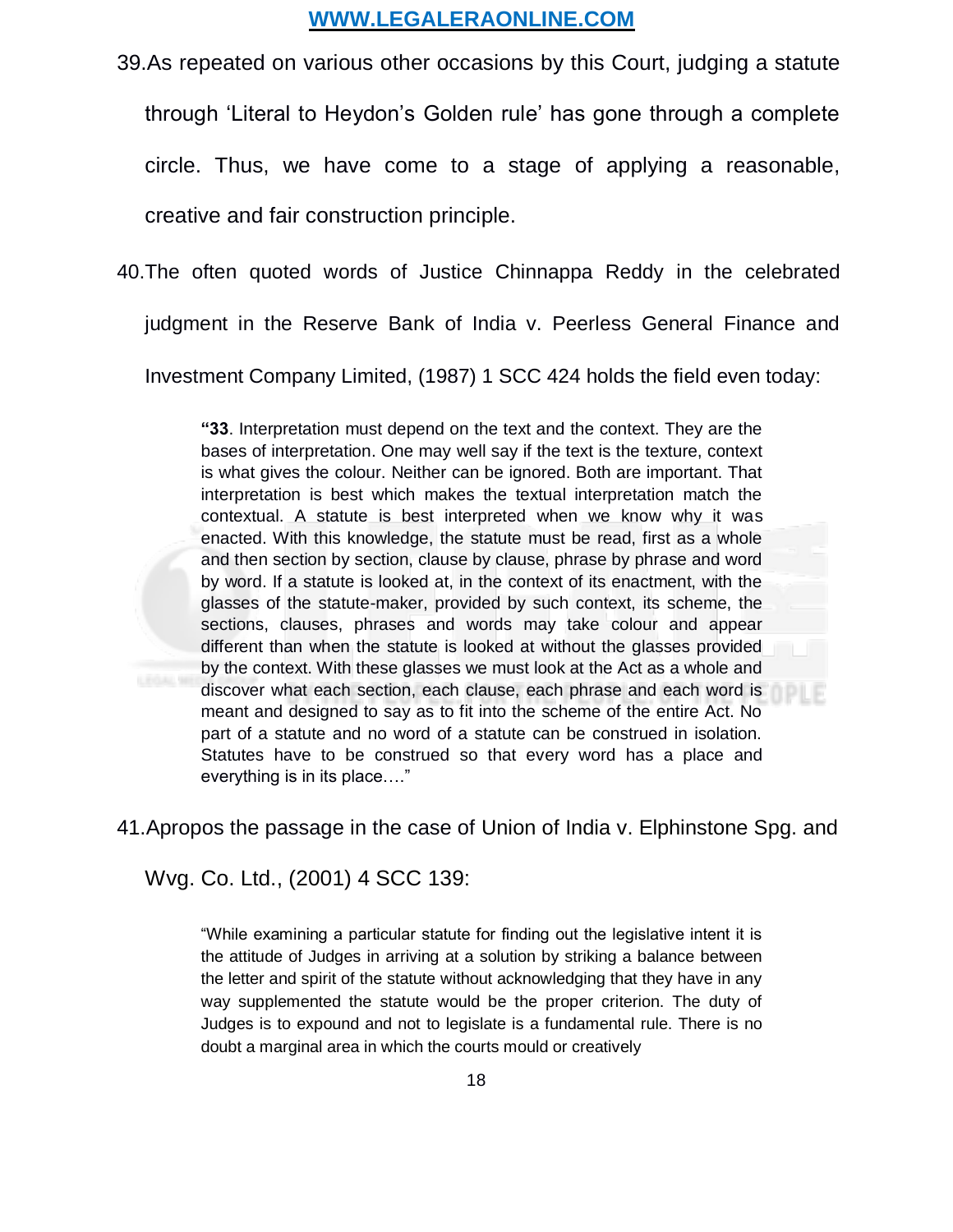interpret legislation and they are thus finishers, refiners and polishers of legislation which comes to them in a state requiring varying degrees of further processing. (See: *Corocraft Ltd.* v. *Pan American Airways Inc*. [(1968) 3 WLR 714 : (1968) 2 All ER 1059 : (1969) 1 QB 616] WLR, p. 732 and *State of Haryana* v. *Sampuran Singh* [(1975) 2 SCC 810] .) But by no stretch of imagination a Judge is entitled to add something more than what is there in the statute by way of a supposed intention of the legislature. It is, therefore, a cardinal principle of construction of statutes that the true or legal meaning of an enactment is derived by considering the meaning of the words used in the enactment in the light of any discernible purpose or object which comprehends the mischief and its remedy to which the enactment is directed."

42.Touching upon the very interpretation of the Code, this Court on more than

one occasion has adopted the very same approach in Arcellor Mittal India

Pvt. Ltd. v. Satish Kumar Gupta, (2019) 2 SCC 1, Phoenix Arc (P) Ltd. v.

Spade Financial Services Ltd., (2021) 3 SCC 475 and Arun Kumar

Jagatramka v. Jindal Steel & Power Limited, (2021) 7 SCC 474.



HE PEOPLE. FOR THE PEOPLE. OF THE PEOPLE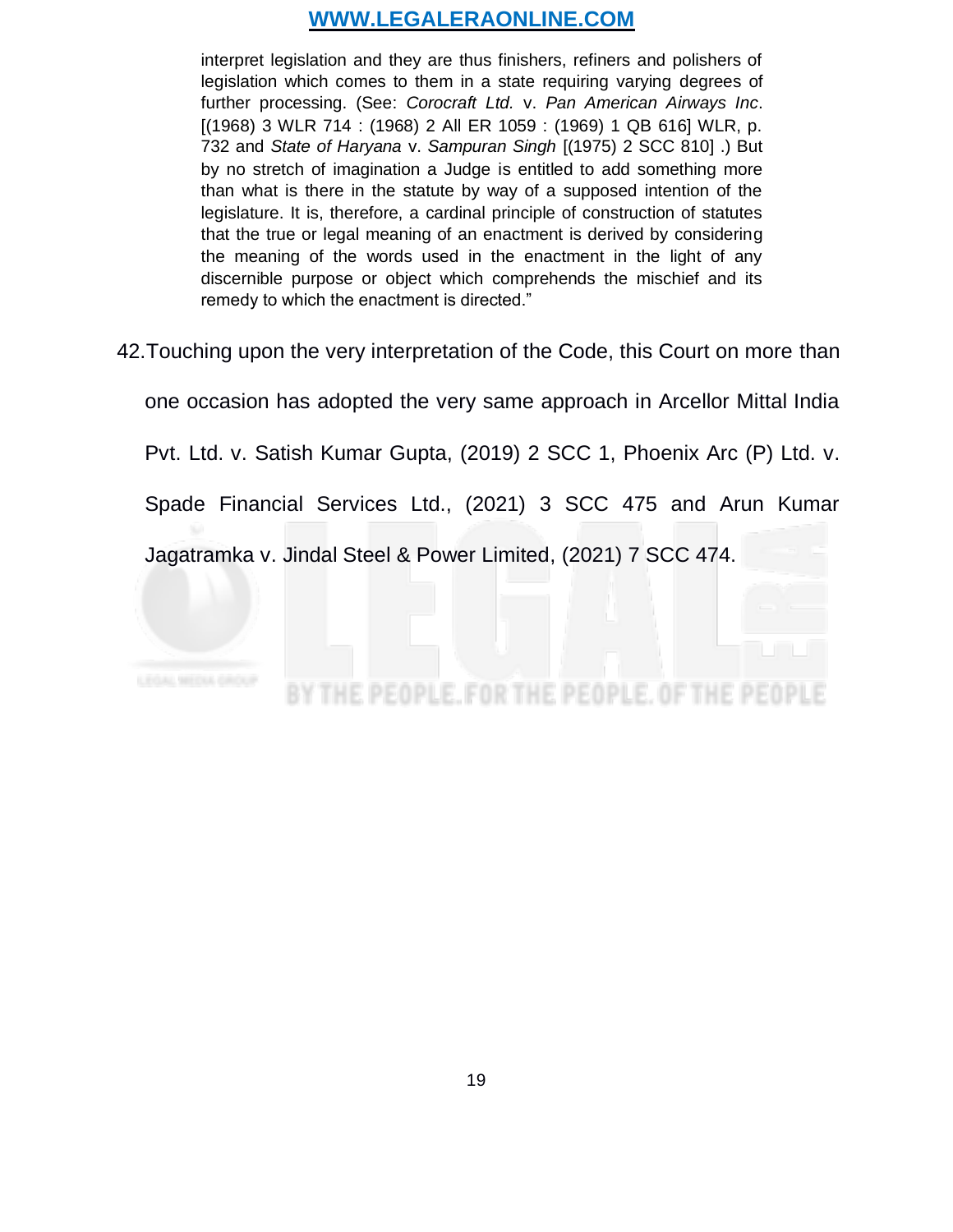## **INSOLVENCY AND BANKRUPTCY CODE, 2016:**

43.The Code has got its laudable object. The idea is to facilitate a process of rehabilitation and revival of the corporate debtor with the active participation of the creditors. Thus, there are two principal actors in the entire process, viz., (i)the committee of creditors and, (ii) the corporate debtor. The others are mere facilitators. There can never be any other interest than that of the committee of creditors and the corporate debtor. We do not wish to multiply the rationale behind the enactment except by quoting the decision of this Court in the case of Swiss Ribbons (P) Ltd. v. Union of India, (2019) 4 SCC 17, which has also found acceptance by the subsequent decision in the case of *Arun Kumar(supra)*:

> "27. As is discernible, the Preamble gives an insight into what is sought to be achieved by the Code. The Code is first and foremost, a Code for reorganisation and insolvency resolution of corporate debtors. Unless such reorganisation is effected in a time-bound manner, the value of the assets of such persons will deplete. Therefore, maximisation of value of the assets of such persons so that they are efficiently run as going concerns is another very important objective of the Code. This, in turn, will promote entrepreneurship as the persons in management of the corporate debtor are removed and replaced by entrepreneurs. When, therefore, a resolution plan takes off and the corporate debtor is brought back into the economic mainstream, it is able to repay its debts, which, in turn, enhances the viability of credit in the hands of banks and financial institutions. Above all, ultimately, the interests of all stakeholders are looked after as the corporate debtor itself becomes a beneficiary of the resolution scheme—workers are paid, the creditors in the long run will be repaid in full, and shareholders/investors are able to maximise their investment. Timely resolution of a corporate debtor who is in the red, by an effective legal framework, would go a long way to support the development of credit markets. Since more investment can be made with funds that have come back into the economy, business then eases up, which leads, overall, to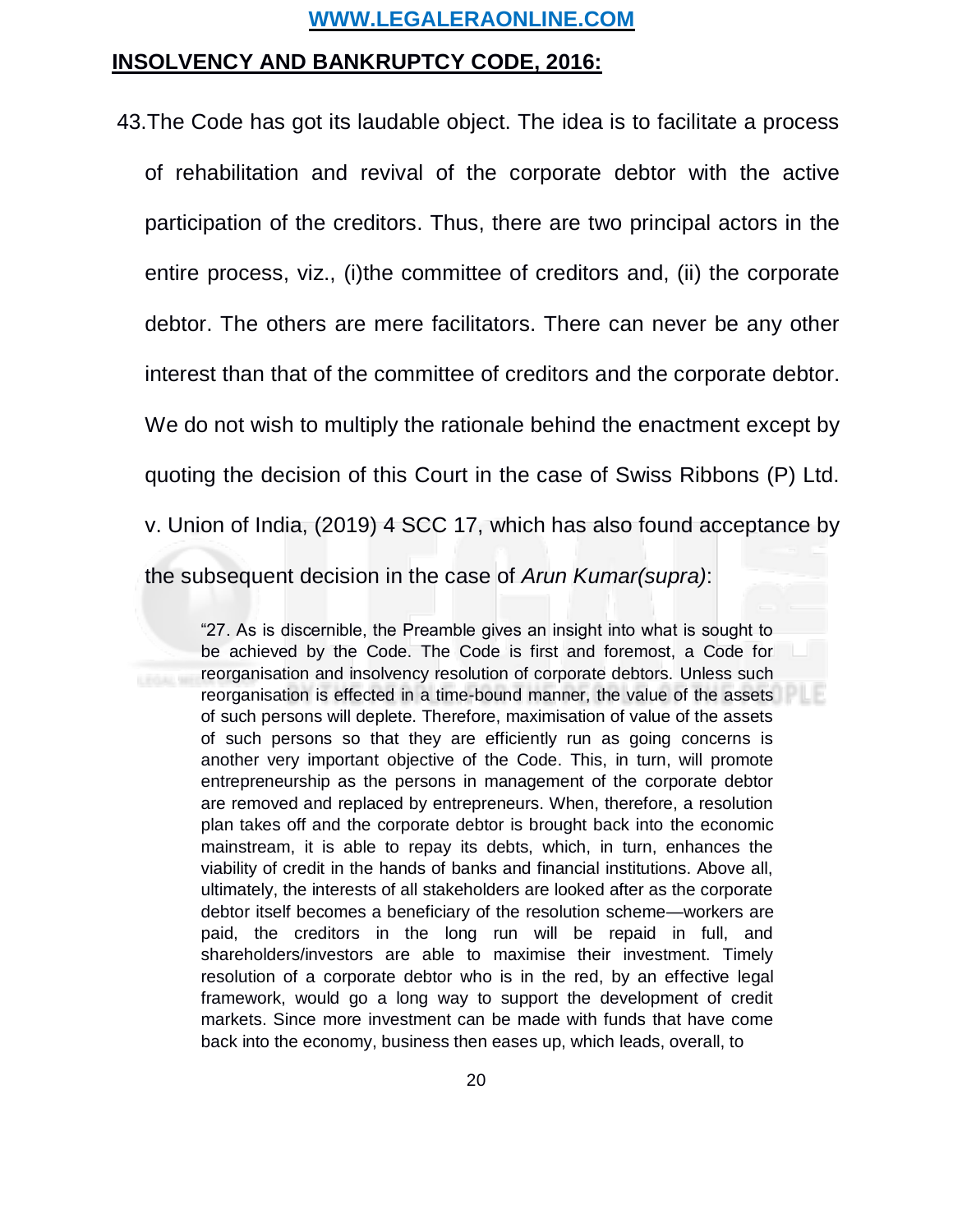higher economic growth and development of the Indian economy. What is interesting to note is that the Preamble does not, in any manner, refer to liquidation, which is only availed of as a last resort if there is either no resolution plan or the resolution plans submitted are not up to the mark. Even in liquidation, the liquidator can sell the business of the corporate debtor as a going concern.

28. It can thus be seen that the primary focus of the legislation is to ensure revival and continuation of the corporate debtor by protecting the corporate debtor from its own management and from a corporate death by liquidation. The Code is thus a beneficial legislation which puts the corporate debtor back on its feet, not being a mere recovery legislation for creditors. The interests of the corporate debtor have, therefore, been bifurcated and separated from that of its promoters/those who are in management. Thus, the resolution process is not adversarial to the corporate debtor but, in fact, protective of its interests. The moratorium imposed by Section 14 is in the interest of the corporate debtor itself, thereby preserving the assets of the corporate debtor during the resolution process. The timelines within which the resolution process is to take place again protects the corporate debtor's assets from further dilution, and also protects all its creditors and workers by seeing that the resolution process goes through as fast as possible so that another management can, through its entrepreneurial skills, resuscitate the corporate debtor to achieve all these ends."

# **ON SECTION 29A AND ITS PURPOSIVE INTERPRETATION:**

44.Section 29A of the Code has also come up for consideration before this Court on

earlier occasions, though, the provision with which we are concerned, i.e.

Section 29A(h), was not specifically considered. We do not wish to go into

Section 29A(c) since no issue has been raised before us in these proceedings.

45.As stated, Section 29A is a facet of the Code, and therefore, this provision has to

be read with the main objective enshrined thereunder. The objective behind

Section 29A of the Code is to avoid unwarranted and unscrupulous elements to

get into the resolution process while preventing their personal interests to step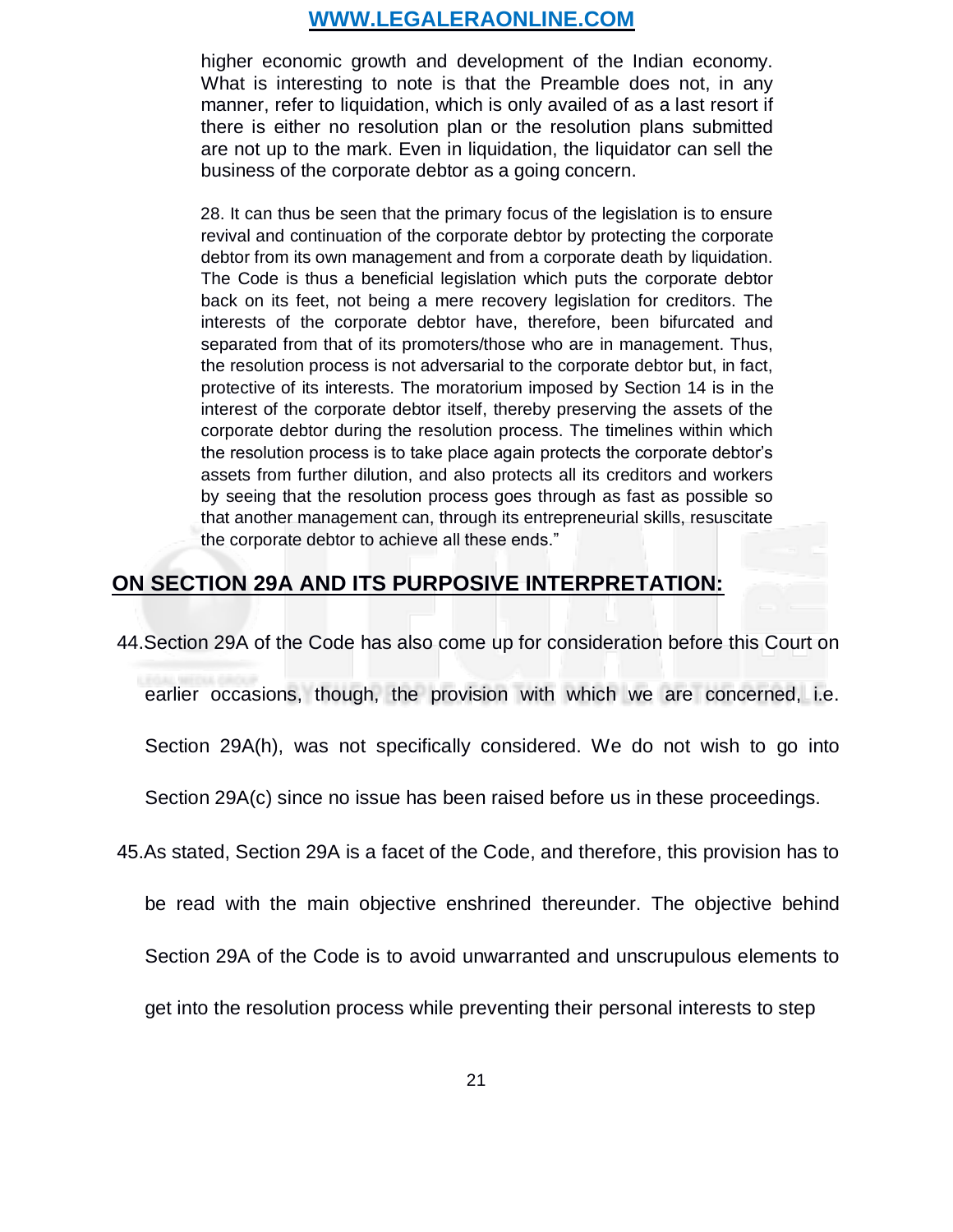in. Secondly, it consciously seeks to prevent certain categories of persons who may not be in a position to lend credence to the resolution process by virtue of their disqualification.

46.The then Hon'ble Minister of Finance and Corporate Affairs made this statement before Parliament on 29.12.2017 while moving the Insolvency and Bankruptcy Code (Amendment) Bill, 2017, which introduced Section 29A to the Code:

> "The core and soul of this new Ordinance is really Clause 5, which is Section 29-A of the original Bill. I may just explain that once a company goes into the resolution process, then applications would be invited with regard to the potential resolution proposals as far as the company is concerned or the enterprise is concerned. Now a number of ineligibility clauses were not there in the original Act and, therefore, Section 29-A introduces those who are not eligible to apply. For instance there is a clause with regard to an undischarged insolvent who is not eligible to apply; a person who has been disqualified under the Companies Act as a Director cannot apply and a person who is prohibited under the SEBI Act cannot apply. So these are statutory disqualifications. And there is also a disqualification in clause (c) with regard to those who are corporate debtors and who as on the date of the application making a bid do not operationalise the account by paying the interest itself i.e. you cannot say that I have an NPA. I am not making the account operational. The accounts will continue to be NPAs and yet I am going to apply for this. Effectively this clause will mean that those who are in management and on account of whom this insolvent or non-performing asset has arisen will now try and say, I do not discharge any of the outstanding debts in terms of making the accounts operational and yet I would like to apply and set the enterprise back at a discount value, for this is not the object of this particular Act. So Clause 5 has been brought in with that purpose in mind."

#### 47.The Statement of Objects and Reasons of the aforesaid Bill is as follows:

"2. The provisions for insolvency resolution and liquidation of a corporate person in the Code did not restrict or bar any person from submitting a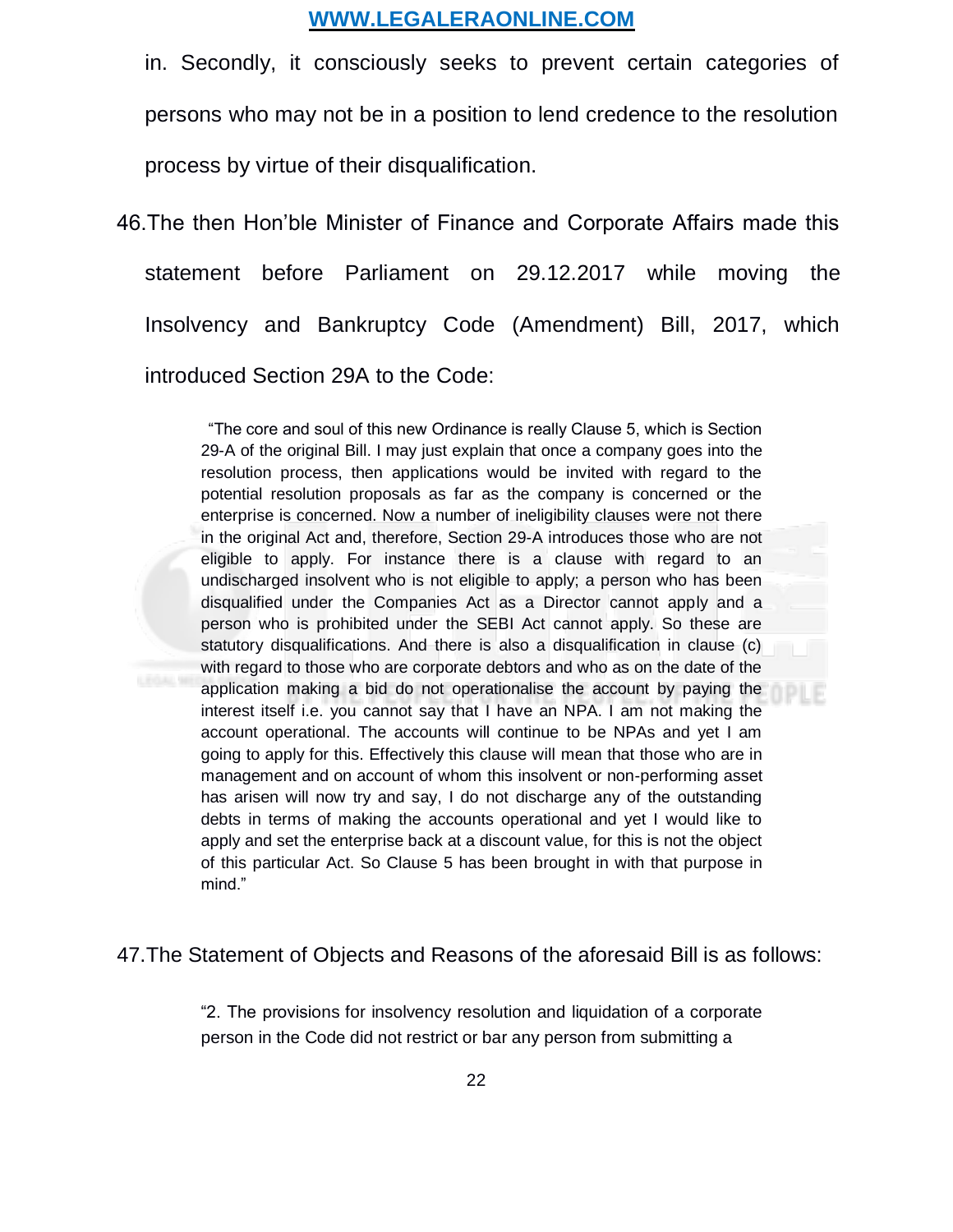resolution plan or participating in the acquisition process of the assets of the company at the time of liquidation. Concerns have been raised that persons who, with their misconduct contributed to defaults of companies or are otherwise undesirable, may misuse this situation due to lack of prohibition or restrictions to participate in the resolution or liquidation process, and gain or regain control of the corporate debtor. This may undermine the processes laid down in the Code as the unscrupulous person would be seen to be rewarded at the expense of the creditors. In addition, in order to check that the undesirable persons who may have submitted their resolution plans in the absence of such a provision, responsibility is also being entrusted on the committee of creditors to give a reasonable period to repay overdue amounts and become eligible."

48.The aforesaid was taken note of by this Court in Chitra Sharma & Ors. v.

Union of India, (2018) 18 SCC 575 and followed in *Arun Kumar(supra)*, wherein this Court considered the need for adopting a purposive interpretation with the primary aim to revive and restart the corporate debtor, with liquidation of the corporate debtor being the last resort:

"41. The enactment of the IBC has marked a quantum change in corporate governance and the rule of law. First and foremost, the IBC perceives good corporate governance, respect for and adherence to the rule of law as central to the resolution of corporate insolvencies. Second, the IBC perceives corporate insolvency not as an isolated problem faced by individual business entities but places it in the context of a framework which is founded on public interest in facilitating economic growth by balancing diverse stakeholder interests. Third, the IBC attributes a primacy to the business decisions taken by creditors acting as a collective body, on the premise that the timely resolution of corporate insolvency is necessary to ensure the growth of credit markets and encourage investment. Fourth, in its diverse provisions, the IBC ensures that the interests of corporate enterprises are not conflated with the interests of their promoters; the economic value of corporate structures is broader in content than the partisan interests of their managements. These salutary objectives of the IBC can be achieved if the integrity of the resolution process is placed at the forefront. Primarily, the IBC is a legislation aimed at reorganisation and resolution of insolvencies. Liquidation is a matter of last resort. These objectives can be achieved only through a purposive interpretation which requires courts, while infusing meaning and content to its provisions, to ensure that the problems which beset the earlier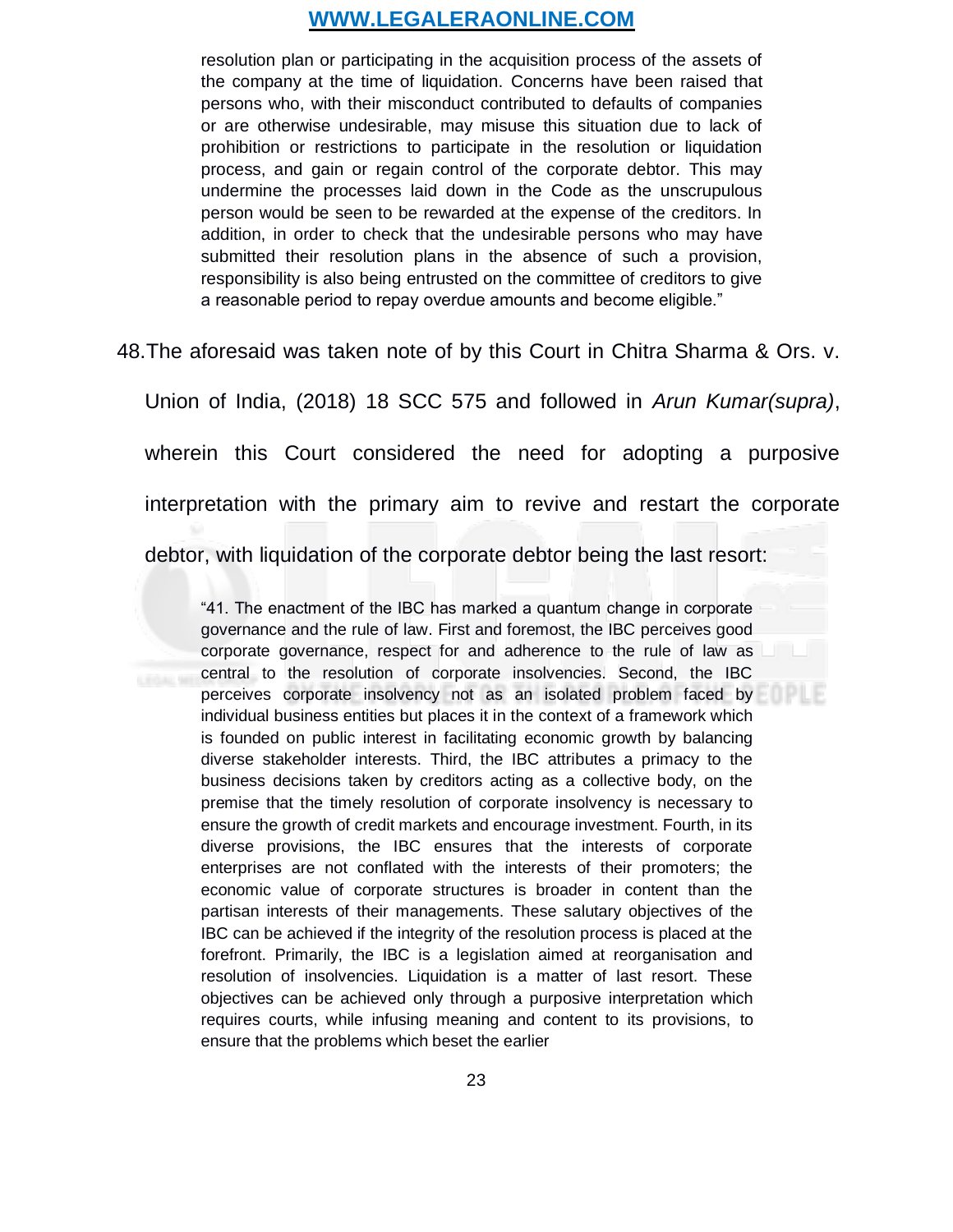regime do not enter through the backdoor through disingenuous stratagems.

xxx xxx xxx xxx

48. The underlying purpose of introducing Section 29-A was adverted to in a judgment of this Court in Chitra Sharma v. Union of India (2018) 18 SCC 575 (hereinafter referred to as "Chitra Sharma"). One of us (D.Y. Chandrachud, J.) speaking for a Bench of three learned Judges took note of the Statement of Objects and Reasons accompanying the Bill and emphasised the purpose of Section 29-A thus:

"38. Parliament has introduced Section 29-A into IBC with a specific purpose. The provisions of Section 29-A are intended to ensure that among others, persons responsible for insolvency of the corporate debtor do not participate in the resolution process. The Statement of Objects and Reasons appended to the Insolvency and Bankruptcy Code (Amendment) Bill, 2017, which was ultimately enacted as Act 8 of 2018, states thus:



'2. The provisions for insolvency resolution and liquidation of a corporate person in the Code did not restrict or bar any person from submitting a resolution plan or participating in the acquisition process of the assets of a company at the time of liquidation. Concerns have been raised that persons who, with their misconduct contributed to defaults of companies or are otherwise undesirable, may misuse this situation due to lack of prohibition or restrictions to participate in the resolution or liquidation process, and gain or regain control of the corporate debtor. This may undermine the processes laid down in the Code as the unscrupulous person would be seen to be rewarded at the expense of creditors. In addition, in order to check that the undesirable persons who may have submitted their resolution plans in the absence of such a provision, responsibility is also being entrusted on the committee of creditors to give a reasonable period to repay overdue amounts and become eligible.'

Parliament was evidently concerned over the fact that persons whose misconduct has contributed to defaults on the part of debtor companies misuse the absence of a bar on their participation in the resolution process to gain an entry. Parliament was of the view that to allow such persons to participate in the resolution process would undermine the salutary object and purpose of the Act. It was in this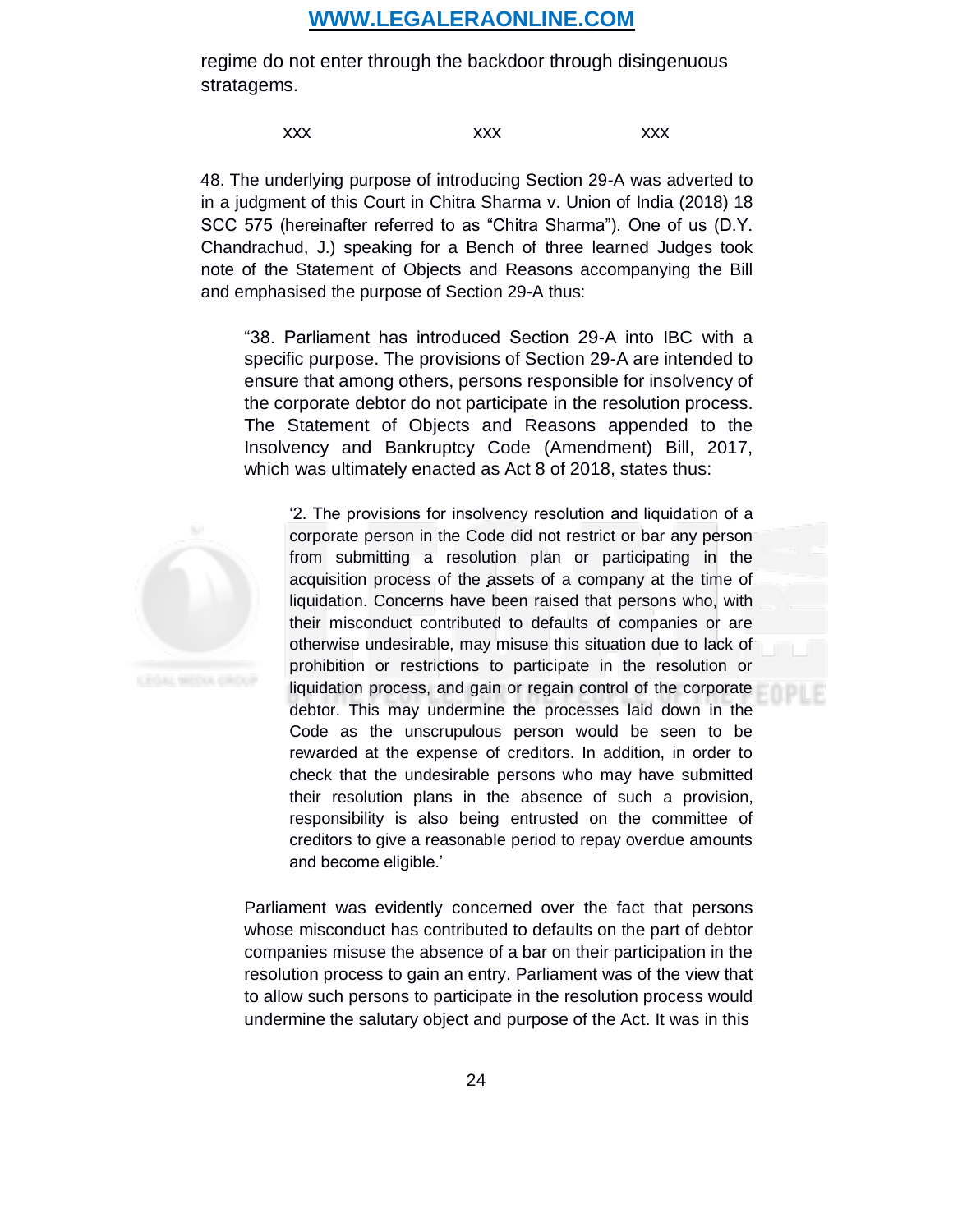background that Section 29-A has now specified a list of persons who are not eligible to be resolution applicants." (emphasis in original and supplied)

49. The Court held that "Section 29-A has been enacted in the larger public interest and to facilitate effective corporate governance". The Court further observed that "Parliament rectified a loophole in the Act which allowed backdoor entry to erstwhile managements in CIRP.

xxx xxx xxx xxx

52. While adverting to the earlier decision in *Chitra Sharma* [*Chitra Sharma* v. *Union of India*, (2018) 18 SCC 575] and *ArcelorMittal* [*ArcelorMittal (India) (P) Ltd.* v. *Satish Kumar Gupta*, (2019) 2 SCC 1] , which had elucidated the object underlying Section 29-A, this Court in *Swiss Ribbons* [*Swiss Ribbons (P) Ltd.* v. *Union of India*, (2019) 4 SCC 17] held that the norm underlying Section 29-A "continues to permeate" Section 35(1)(*f*) "when it applies not merely to resolution applicants, but to liquidation also". Rejecting the plea that Section 35(1) (*f*) is ultra vires, this Court held : (*Swiss Ribbons case* [*Swiss Ribbons (P) Ltd.* v. *Union of India*, (2019) 4 SCC 17] ,



"*102*. According to the learned counsel for the petitioners, when immovable and movable property is sold in liquidation, it ought to be sold to any person, including persons who are not eligible to be resolution applicants as, often, it is the erstwhile promoter who alone may purchase such properties piecemeal by public auction or by private contract. The same rationale that has been provided earlier in this judgment will apply to this proviso as well — there is no vested right in an erstwhile promoter of a corporate debtor to bid for the immovable and movable property of the corporate debtor in liquidation. Further, given the categories of persons who are ineligible under Section 29-A, which includes persons who are malfeasant, or persons who have fallen foul of the law in some way, and persons who are unable to pay their debts in the grace period allowed, are further, by this proviso, interdicted from purchasing assets of the corporate debtor whose debts they have either wilfully not paid or have been unable to pay. The legislative purpose which permeates Section 29-A continues to permeate the section when it applies not merely to resolution applicants, but to liquidation also. Consequently, this plea is also rejected."

#### **A purposive interpretation**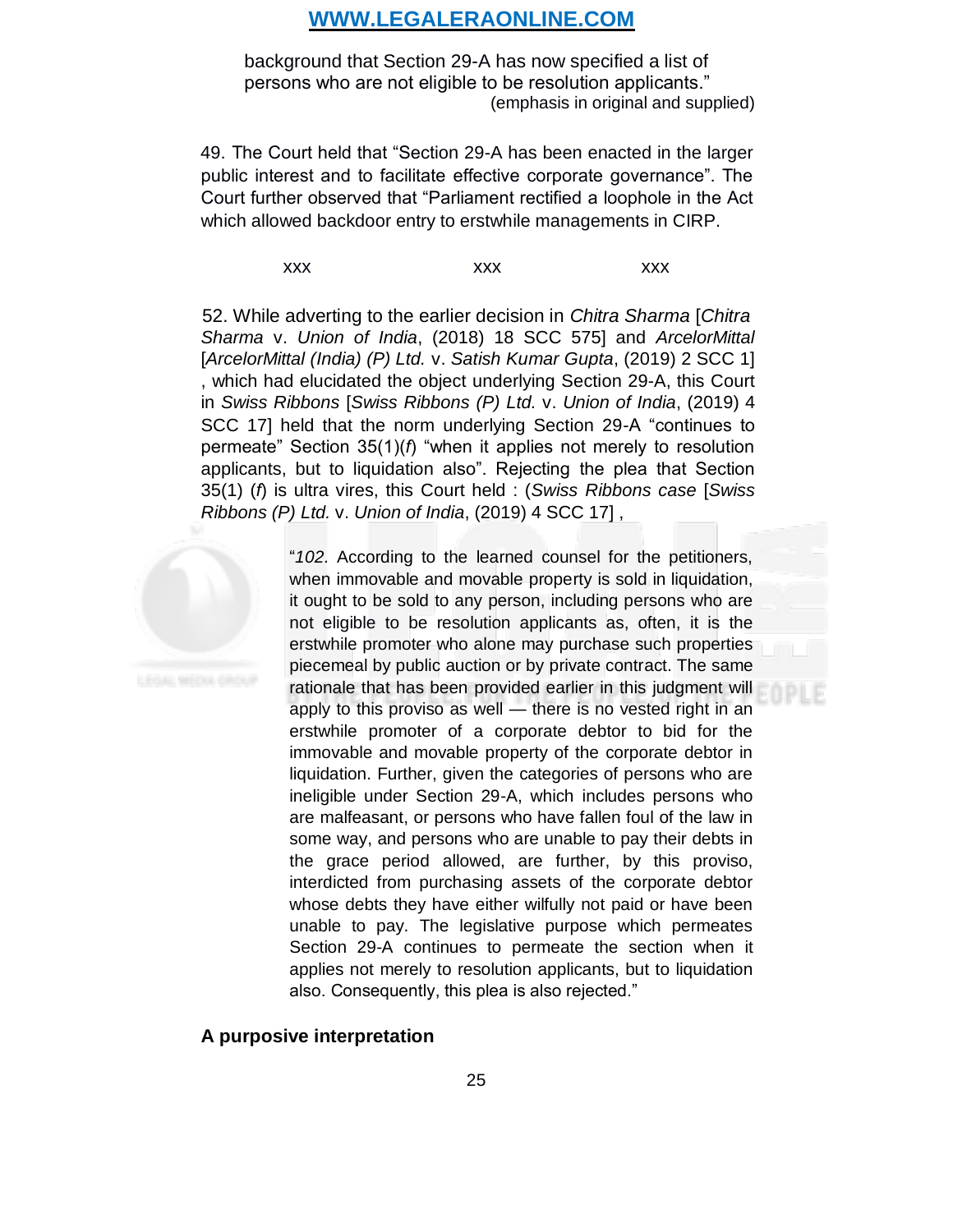53. This line of decisions, beginning with Chitra Sharma [Chitra Sharma v. Unionof India, (2018) 18 SCC 575] and continuing to ArcelorMittal [ArcelorMittal (India) (P) Ltd. v. Satish Kumar Gupta, (2019) 2 SCC 1] and Swiss Ribbons [Swiss Ribbons (P) Ltd. v. Union of India, (2019) 4 SCC 17] is significant in adopting a purposive interpretation of Section 29-A. Section 29-A has been construed to be a crucial link in ensuring that the objects of the IBC are not defeated by allowing "ineligible persons", including but not confined to those in the management who have run the company aground, to return in the new avatar of resolution applicants. Section 35(1)(f) is placed in the same continuum when the Court observes that the erstwhile promoters of a corporate debtor have no vested right to bid for the property of the corporate debtor in liquidation. The values which animate Section 29-A continue to provide sustenance to the rationale underlying the exclusion of the same category of persons from the process of liquidation involving the sale of assets, by virtue of the provisions of Section 35(1)(f). More recent precedents of this Court continue to adopt a purposive interpretation of the provisions of the IBC. [See in this context the judgments in Phoenix ARC (P) Ltd. v. Spade Financial Services Ltd. [Phoenix ARC (P) Ltd. v. Spade Financial Services Ltd., (2021) 3 SCC 475 : (2021) 2 SCC (Civ) 1 at paras 103-104] , Ramesh Kymal v. Siemens Gamesa Renewable Power (P) Ltd. [Ramesh Kymal v. Siemens Gamesa Renewable Power (P) Ltd., (2021) 3 SCC 224 : (2021) 2 SCC (Civ) 65 at paras 23 and 25] and Jaypee Infratech Ltd. v. Axis Bank Ltd. [Jaypee Infratech Ltd. v. Axis Bank Ltd., (2020) 8 SCC 401 : (2021) 2 SCC (Civ) 334 at paras 28.4 and 28.5] ]

#### **Sustainable revival**

54. The purpose of the ineligibility under Section 29-A is to achieve a sustainable revival and to ensure that a person who is the cause of the problem either by a design or a default cannot be a part of the process of solution. Section 29-A, it must be noted, encompasses not only conduct in relation to the corporate debtor but in relation to other companies as well. This is evident from clause (c) ("an account of a corporate debtor under the management or control of such person or of whom such person is a promoter, classified as a non-performing asset"), and clauses (e), (f), (g), (h) and (i) which have widened the net beyond the conduct in relation to the corporate debtor."

49.In *Phoenix Arc (P) Ltd.(supra)* case, this Court considered the principle of

purposive and creative interpretation while approving the interpretation given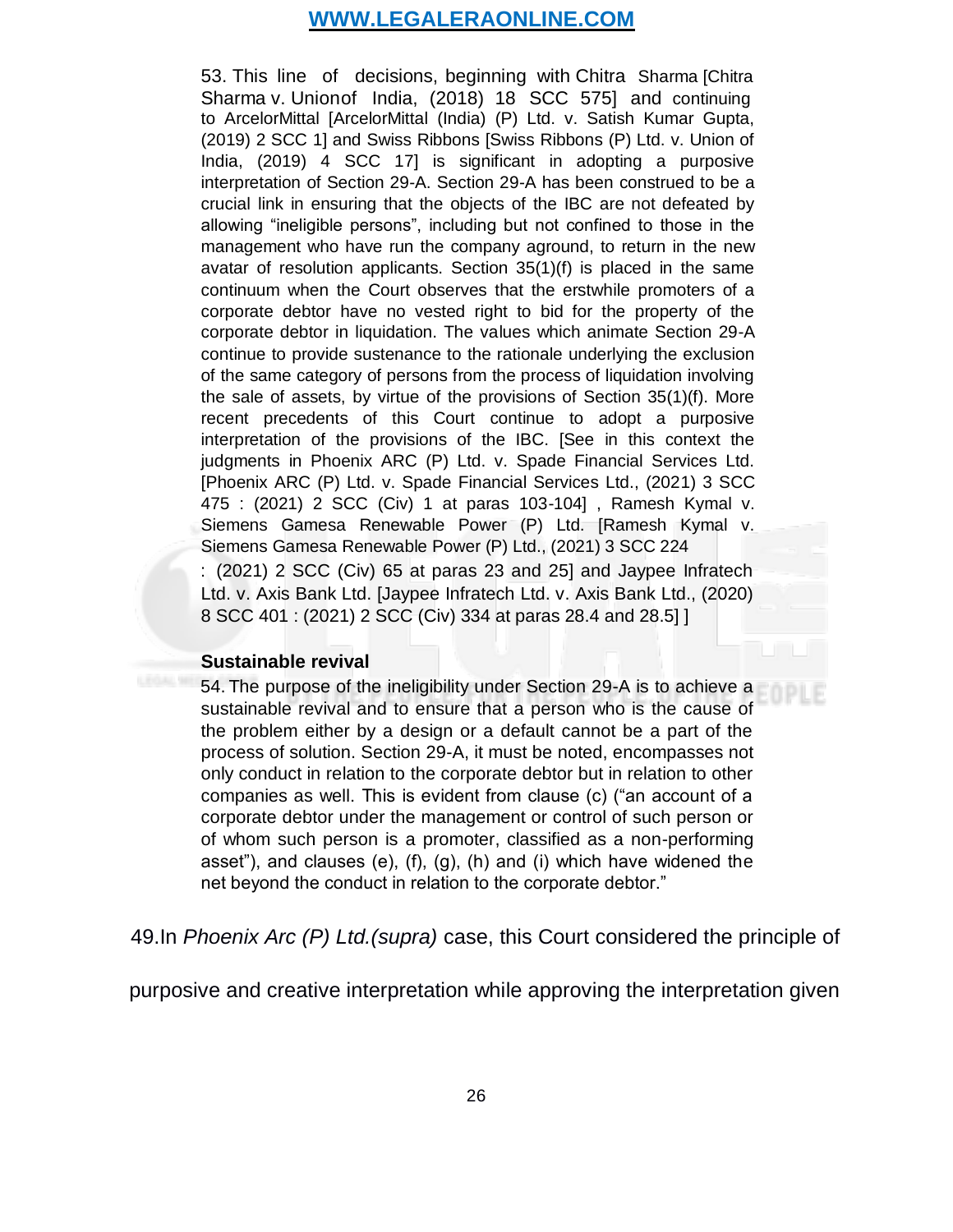and approach taken by this Court in the earlier decision in *Arcellor* 

#### *Mittal(supra)*:

"89. In Arcelor Mittal (India) (P) Ltd. v. Satish Kumar Gupta [(2019) 2 SCC 1], the issue was whether ineligibility of the resolution applicant under Section 29-A(c) of the Code attached to an applicant at the date of commencement of the CIRP or at the time when the resolution plan is submitted by the resolution applicant. Speaking for this Court, Rohinton F. Nariman, J. interpreted the pre-2018 Amendment, framing of Section 29-A(c), in the following terms: (SCC pp. 61-62, para 46)

"46. According to us, it is clear that the opening words of Section 29- A furnish a clue as to the time at which clause (c) is to operate. The opening words of Section 29-A state:'a person shall not be eligible to submit a resolution plan…'. It is clear therefore that the stage of ineligibility attaches when the resolution plan is submitted by a resolution applicant. The contrary view expressed by Shri Rohatgi is obviously incorrect, as the date of commencement of the corporate insolvency resolution process is only relevant for the purpose of calculating whether one year has lapsed from the date of classification of a person as a non-performing asset. Further, the expression used is "has", which as Dr Singhvi has correctly argued, is in praesenti. This is to be contrasted with the expression "has been", which is used in clauses (d) and (g), which refers to an anterior point of time. Consequently, the amendment of 2018 introducing the words 'at the time of submission of the resolution plan' is clarificatory, as this was always the correct interpretation as to the point of time at which the disqualification in clause (c) of Section 29-A will attach."

xxx xxx xxx xxx xxx

91. However, it is relevant to examine whether the object and purpose for which the proviso was enacted, are fulfilled by the literal interpretation of the first proviso. Justice G.P. Singh in his authoritative commentary on the interpretation of statutes, Principles of Statutory Interpretation [(1<sup>st</sup>) Edn., Lexis Nexis 2015)], has stated that:

"The intention of the legislature thus assimilates two aspects: In one aspect it carries the concept of "meaning" i.e. what the words mean and in another aspect, it conveys the concept of "purpose and object" or the "reason and spirit" pervading through the statute. The process of construction, therefore, combines both literal and purposive approaches. In other words the legislative intention i.e. the true or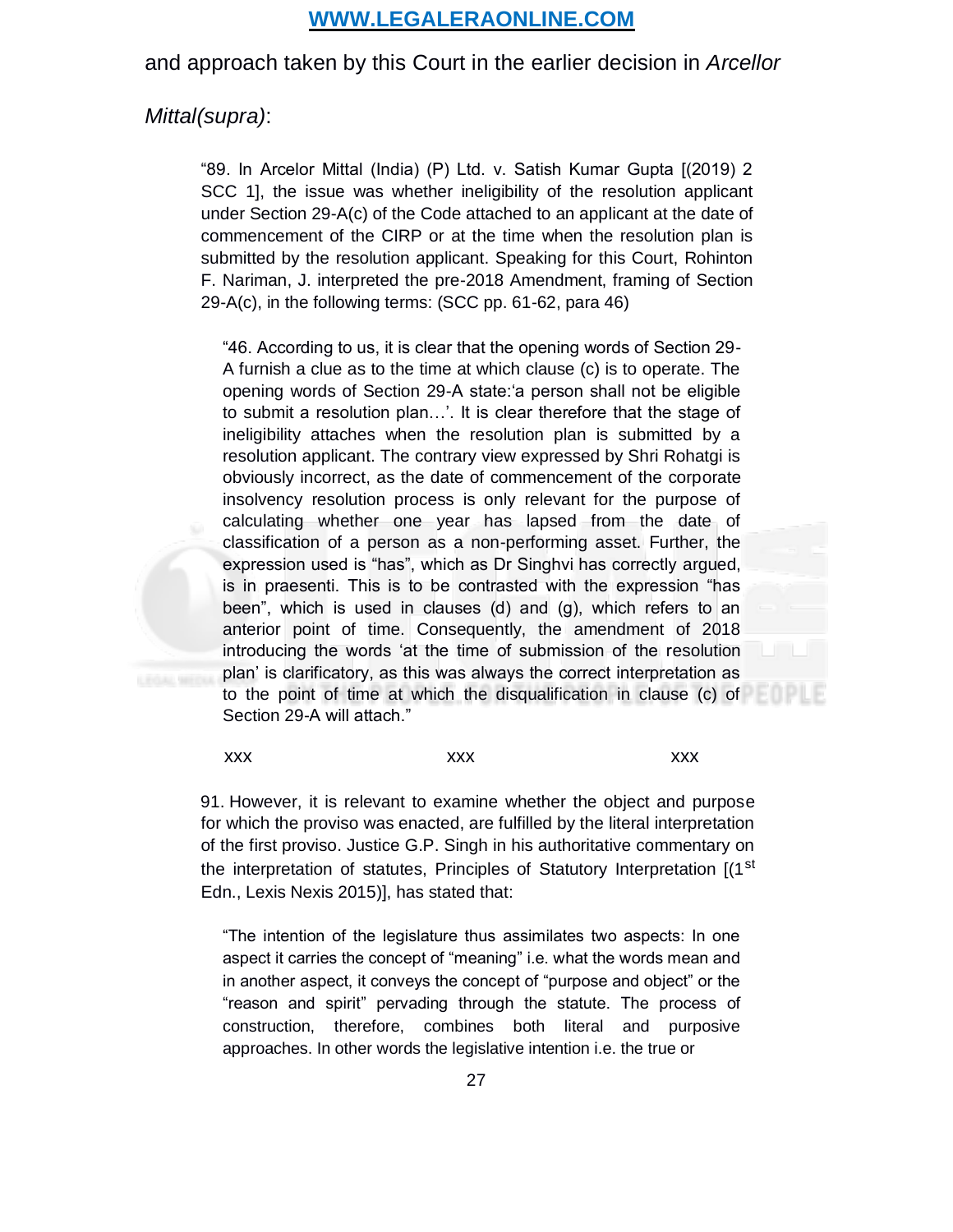legal meaning of an enactment is derived by considering the meaning of the words used in the enactment in the light of any discernible purpose or object which comprehends the mischief and its remedy to which the enactment is directed. This formulation later received the approval of the Supreme Court and was called the "cardinal principle of construction".

92. Justice G.P. Singh notes that certain enactments require a liberal construction to give effect to its objects and purpose:

"A bare mechanical interpretation of the words and application of a legislative intent devoid of concept of purpose will reduce most of the remedial and beneficent legislation to futility. As stated by Iyer, J. "to be literal in meaning is to see the skin and miss the soul. The judicial key to construction is the composite perception of the deha and the dehi of the provision." Even in construing enactments such as those prescribing a period of limitation for initiation of proceedings where the purpose is only to intimate the people that after lapse of a certain time from a certain event a proceeding will not be entertained and where a strict grammatical construction is normally the only safe guide, a literal and mechanical construction may have to be disregarded if it conflicts with some essential requirement of fair play and natural justice which the legislature never intended to throw overboard. Similarly, in a taxing statute provisions enacted to prevent tax evasion are given a liberal construction to effectuate the purpose of suppressing tax evasion although provisions imposing a charge are construed strictly there being no a priori liability to pay a tax and the purpose of a charging section being only to levy a charge on persons and activities brought within its clear terms. For the same reason, in a legislation relating to defence services "the considerations of the security of the State and enforcement of high degree of discipline additionally intervene and have to be assigned weightage while dealing with any expression needing to be defined or any provision needing to be interpreted."

93. Similar words used in different parts of the enactment can have different meanings. As Justice G.P. Singh notes:

"The rule is of general application as even plainest terms may be controlled by the context, and "it is conceivable," as Lord Watson said, 'that the legislature whilst enacting one clause in plain terms, might introduce into the same statute other enactments which to some extent qualify or neutralise its effect'. The same word may mean one thing in one context and another in a different context. For this reason the same word used in different sections of a statute or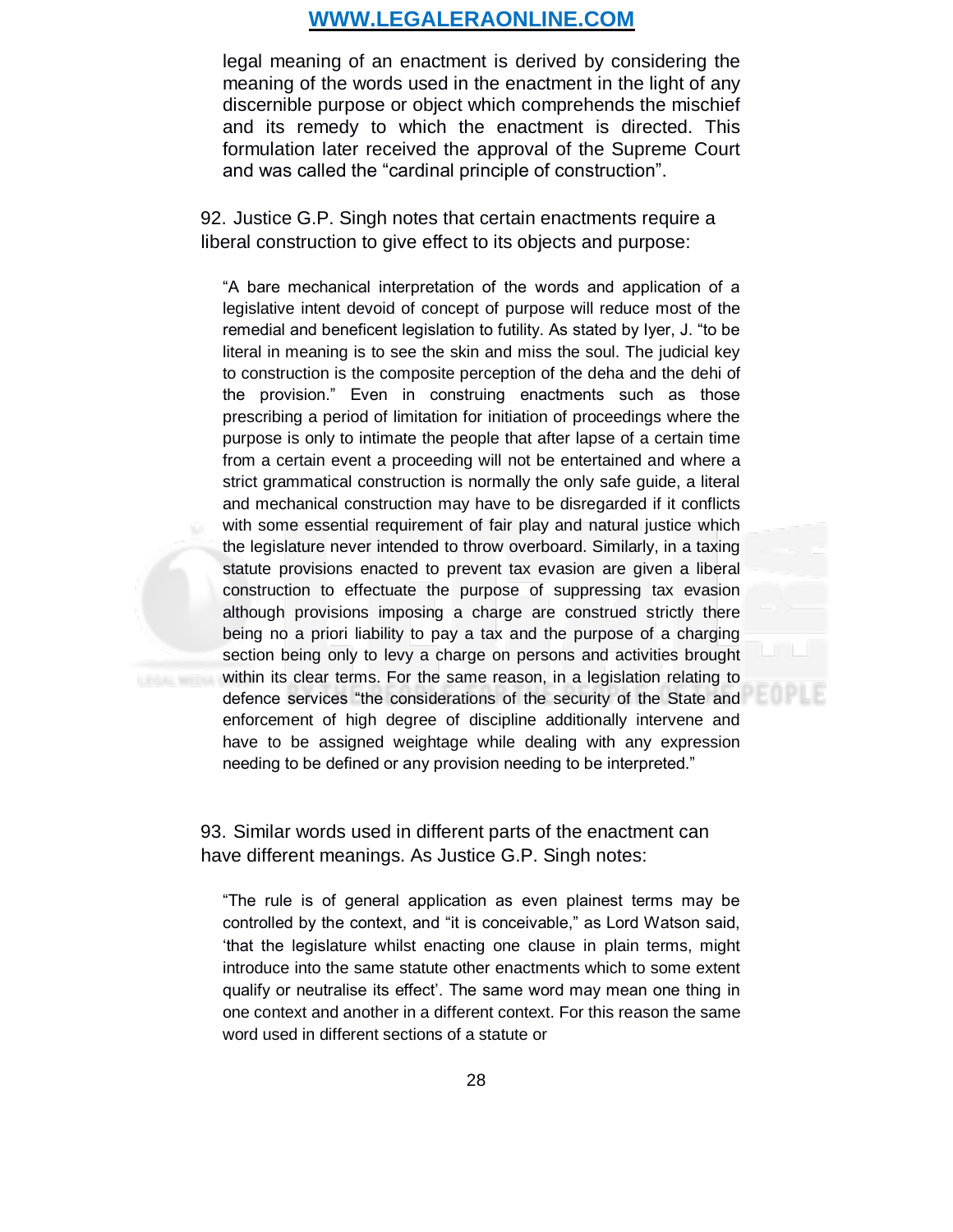even when used at different places in the same clause or section of a statute may bear different meanings. The conclusion that the language used by the legislature is plain or ambiguous can only be truly arrived at by studying the statute as a whole. How far and to what extent each component part of the statute influences the meaning of the other part would be different in each given case. But the effect of the application of the rule to a particular case, should not be confounded with the legitimacy of applying it."

(emphasis supplied)

94. In this context, it would be useful to refer to an earlier decision of this Court in Abhay Singh Chautala v. CBI [(2011) 7 SCC 141], where the Court did not interpret the word "is" in praesenti because that would lead to an absurd result, defeating the purpose of the provision concerned. In that case this Court had to interpret Section 19(1) of the Prevention of Corruption Act, 1988, which provided:

"19. Previous sanction necessary for prosecution.—(1) No court shall take cognizance of an offence punishable under Sections 7, 10, 11, 13 and 15 alleged to have been committed by a public servant, except with the previous sanction—

(a) in the case of a person who is employed in connection with the affairs of the Union and is not removable from his office save by or with the sanction of the Central Government, of that Government; (b) in the case of a person who is employed in connection with the affairs of a State and is not removable from his office save by or with the sanction of the State Government, of that Government;

(c) in the case of any other person, of the authority competent to remove him from his office."

95. It was argued before this Court that a literal interpretation should be given to Section 19(1). Since the word "is" has been used in sub-sections (a), (b) and (c), it was urged that this would exclude a public servant who had abused office at an earlier point in time and has now ceased to occupy that office. This Court speaking through Sirpurkar, J. rejected the argument and held: (Abhay Singh Chautala case(supra), SCC p.163, para 44)

"44. … we reject the argument based on the word "is" in clauses (a), (b) and (c). It is true that the section operates in praesenti; however, the section contemplates a person who continues to be a public servant on the date of taking cognizance. However, as per the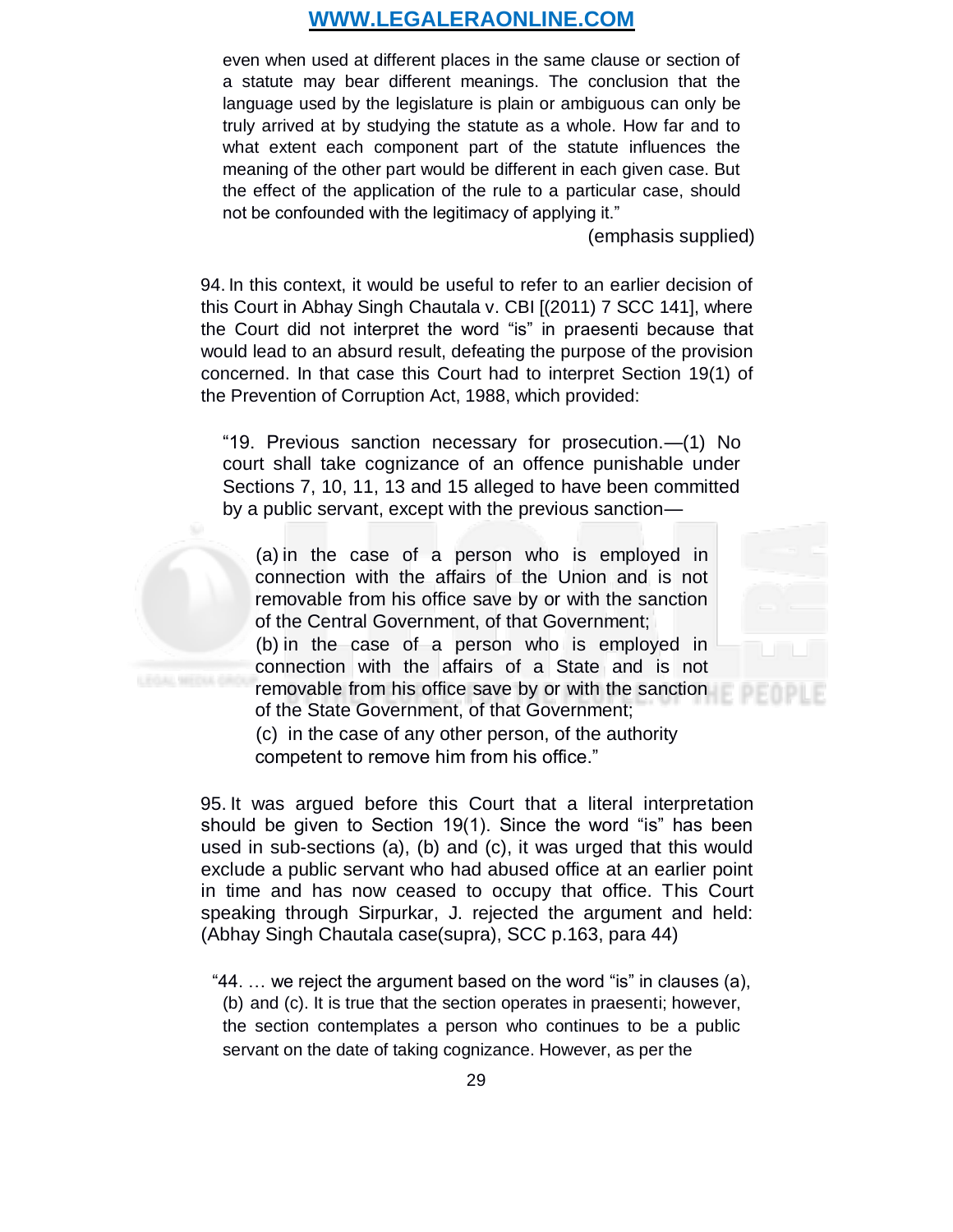interpretation, it excludes a person who has abused some other office than the one which he is holding on the date of taking cognizance, by necessary implication. Once that is clear, the necessity of the literal interpretation would not be there in the present case. Therefore, while we agree with the principles laid down in Robert Wigram Crawford v. Richard Spooner; Bidie [(1846 SCC OnLine PC 7)], In re [1949 Ch 121(CA)] and Bourne (Inspector of Taxes) v. Norwich Crematorium Ltd. [(1967) 1 WLR 691], we specifically hold that giving the literal interpretation to the section would lead to absurdity and some unwanted results, as had already been pointed out in Antulay[(1984) 2 SCC 183]."

96. This Court relied on the judgment in R.S. Nayak v. A.R. Antulay(supra) to fortify its interpretation of Section 19(1) of the Prevention of Corruption Act, 1947: (Abhay Singh Chautala case(supra),)

"22. … '24. … An illustration was posed to the learned counsel that a Minister who is indisputably a public servant greased his palms by abusing his office as Minister, and then ceased to hold the office before the court was called upon to take cognizance of the offence against him and therefore, sanction as contemplated by Section 6 would not be necessary; but if after committing the offence and before the date of taking of cognizance of the offence, he was elected as a Municipal President in which capacity he was a public servant under the relevant Municipal law, and was holding that office on the date on which court proceeded to take cognizance of the offence committed by him as a Minister, would a sanction be necessary and that too of that authority competent to remove him from the office of the Municipal President. The answer was in affirmative. But the very illustration would show that such cannot be the law. Such an interpretation of Section 6 would render it as a shield to an unscrupulous public servant. Someone interested in protecting may shift him from one office of public servant to another and thereby defeat the process of law. One can legitimately envisage a situation wherein a person may hold a dozen different offices, each one clothing him with the status of a public servant under Section 21 IPC and even if he has abused only one office for which either there is a valid sanction to prosecute him or he has ceased to hold that office by the time court was called upon to take cognizance, yet on this assumption, sanction of 11 different competent authorities each of which was entitled to remove him from 11 different public offices would be necessary before the court can take cognizance of the offence committed by such public servant, while abusing one office which he may have ceased to hold. Such an interpretation is contrary to all canons of construction and leads to an absurd end product which of necessity must be avoided. Legislation must at all costs be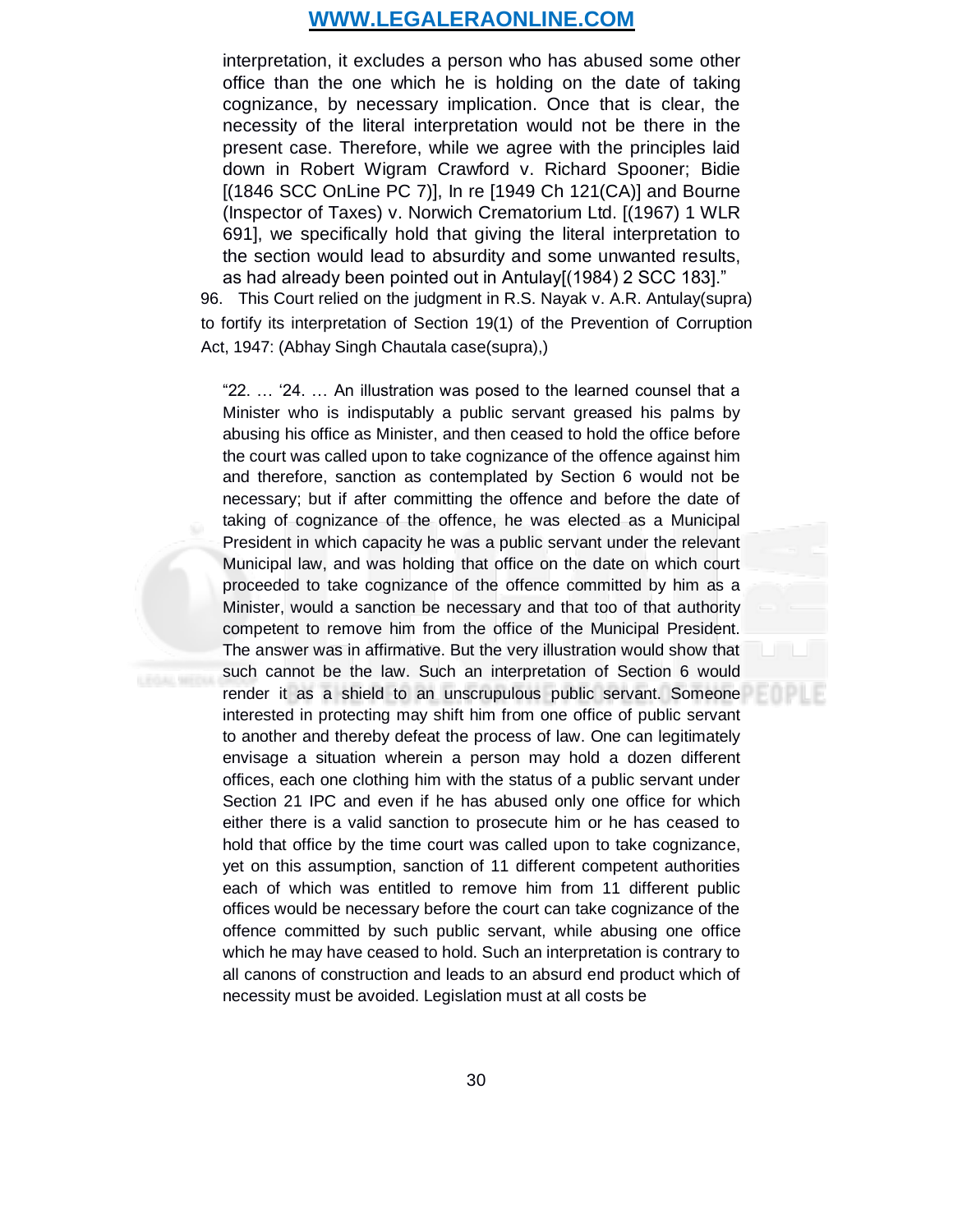interpreted in such a way that it would not operate as a rogue's charter.' (A.R. Antulay case(supra), pp. 206-207, para 24)" (emphasis supplied)

97. This Court has approved of a purposive interpretation of Section 29- A IBC in Arcelor Mittal (India) (P) Ltd. v. Satish Kumar Gupta(supra), where it was observed that: (SCC pp. 46-47, paras 29-30)

"29. … In *Eera v. State (NCT of Delhi)* [(2017) 15 SCC 133], this Court, after referring to the golden rule of literal construction, and its older counterpart the "object rule" in Heydon case [(1584) 3 Co Rep 7a], referred to the theory of creative interpretation as follows: (*Eera case(supra)*, SCC pp. 200-01 & 204, paras 122 & 127)

'122. Instances of creative interpretation are when the Court looks at both the literal language as well as the purpose or object of the statute in order to better determine what the words used by the draftsman of legislation mean. In D.R. Venkatachalam v. Transport Commr. [(1977) 2 SCC 273], an early instance of this is found in the concurring judgment of Beg, J. The learned Judge put it rather well when he said: (SCC p. 287, para 28)

"28. It is, however, becoming increasingly fashionable to start with some theory of what is basic to a provision or a chapter or in a statute or even to our Constitution in order to interpret and determine the meaning of a particular provision or rule made to subserve an assumed "basic" requirement. I think that this novel method of construction puts, if I may say so, the cart before the horse. It is apt to seriously mislead us unless the tendency to use such a mode of construction is checked or corrected by this Court. What is basic for a section or a chapter in a statute is provided: firstly, by the words used in the statute itself; secondly, by the context in which a provision occurs, or, in other words, by reading the statute as a whole; thirdly, by the Preamble which could supply the "key" to the meaning of the statute in cases of uncertainty or doubt; and, fourthly, where some further aid to construction may still be needed to resolve an uncertainty, by the legislative history which discloses the wider context or perspective in which a provision was made to meet a particular need or to satisfy a particular purpose. The last-mentioned

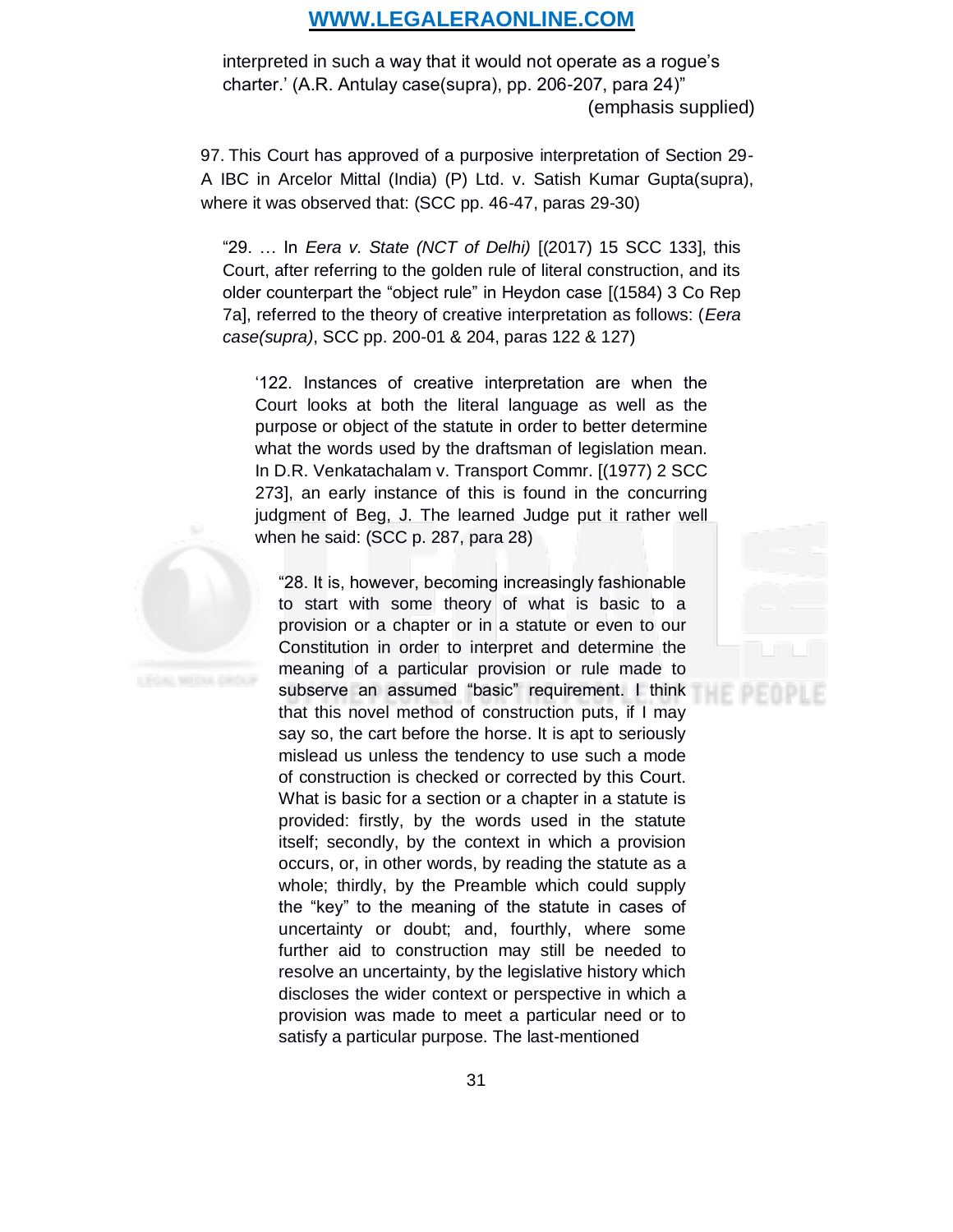method consists of an application of the Mischief Rule laid down in Heydon case (supra) long ago."

 $\star$  \*  $\star$  \*

*127. It is thus clear on a reading of English, US, Australian and our own Supreme Court judgments that the "Lakshman Rekha" has in fact been extended to move away from the strictly literal rule of interpretation back to the rule of the old English case of Heydon (supra), where the Court must have recourse to the purpose, object, text and context of a particular provision before arriving at a judicial result.* In fact, the wheel has turned full circle. It started out by the rule as stated in 1584 in Heydon case (supra), which was then waylaid by the literal interpretation rule laid down by the Privy Council and the House of Lords in the mid-1800s, and has come back to restate the rule somewhat in terms of what was most felicitously put over 400 years ago in Heydon case (supra).'

30. A purposive interpretation of Section 29-A, depending both on the text and the context in which the provision was enacted, must, therefore, inform our interpretation of the same.

(emphasis supplied)"

50.We have already observed that we do not wish to interpret Section 29A(c)

as no arguments have been addressed on that, perhaps for the reason

that Respondent No.3 might not attract any disqualification on that score.

## **SCOPE OF SECTION 29A(h)**

51.Section 29A(h) of the Code creates one more category of persons not being eligible to be a resolution applicant. Other than the persons mentioned thereunder, there may not be any disqualification. The word "person" is of a wider import to include a promoter or a director, as the case may be. The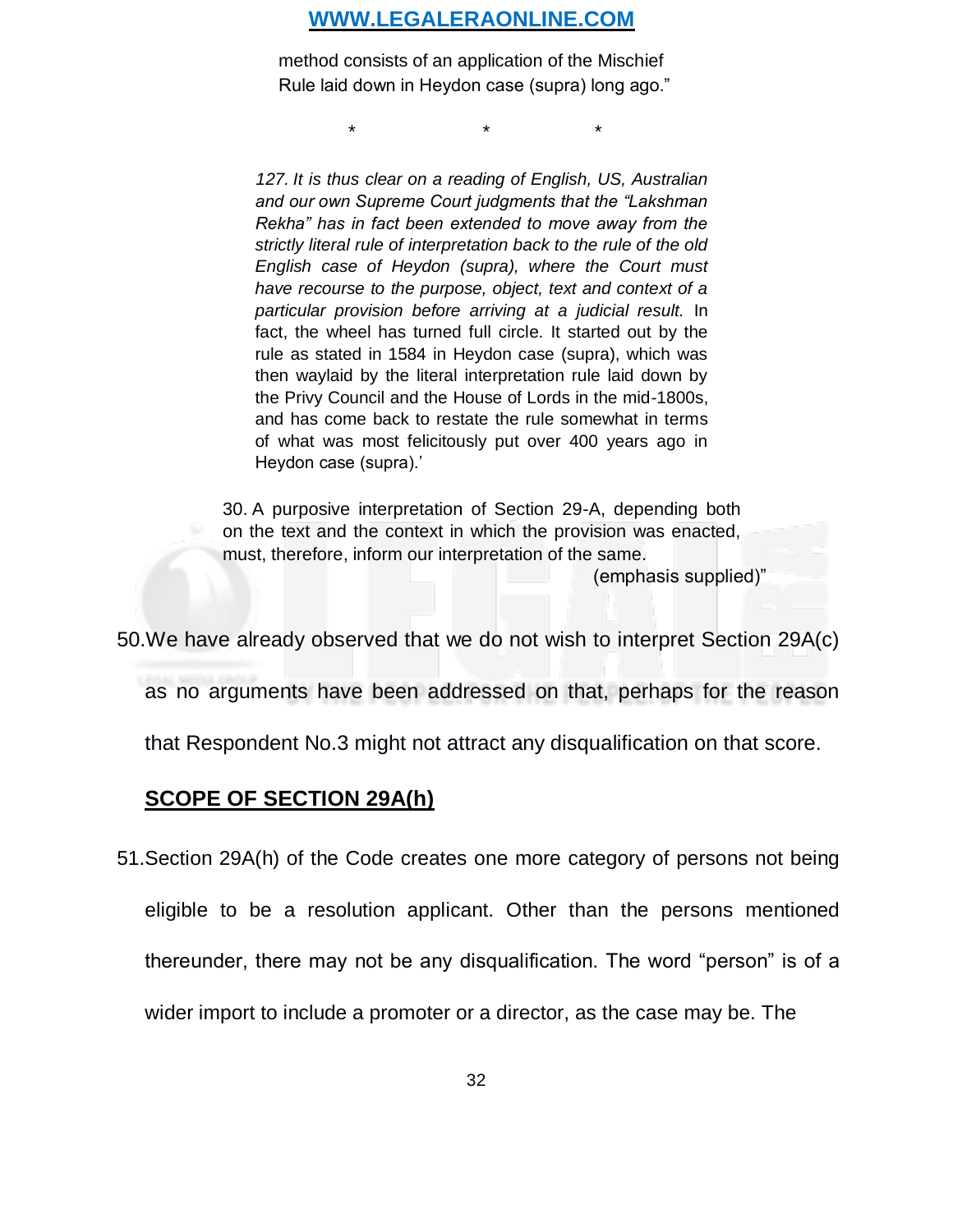definition of "person" as mentioned under Section 3(23) of the Code includes certain categories of persons and thus, there is no such exclusion. It is merely illustrative/inclusive in nature and therefore, the persons mentioned in Section 29A alone are ineligible to be resolution applicants.

52.Once a person executes a guarantee in favour of a creditor with respect to the credit facilities availed by a corporate debtor, and in a case where an application for insolvency resolution has been admitted, with the further fact of the said guarantee having been invoked, the bar *qua* eligibility would certainly come into play. What the provision requires is a guarantee in favour of 'a creditor'. Once an application for insolvency resolution is admitted on behalf of 'a creditor' then the process would be one of *rem*, and therefore, all creditors of the same class would have their respective rights at par with each other. This position has also E. FUX I ME MEUR been dealt with by this Court in the case of *Swiss Ribbons(supra)*:

> "82. It is clear that once the Code gets triggered by admission of a creditor's petition under Sections 7 to 9, the proceeding that is before the adjudicating authority, being a collective proceeding, is a proceeding in rem. Being a proceeding in rem, it is necessary that the body which is to oversee the resolution process must be consulted before any individual corporate debtor is allowed to settle its claim. A question arises as to what is to happen before a Committee of Creditors is constituted (as per the timelines that are specified, a Committee of Creditors can be appointed at any time within 30 days from the date of appointment of the interim resolution professional). We make it clear that at any stage where the Committee of Creditors is not yet constituted, a party can approach NCLT directly, which Tribunal may, in exercise of its inherent powers under Rule 11 of NCLT Rules, 2016, allow or disallow an application for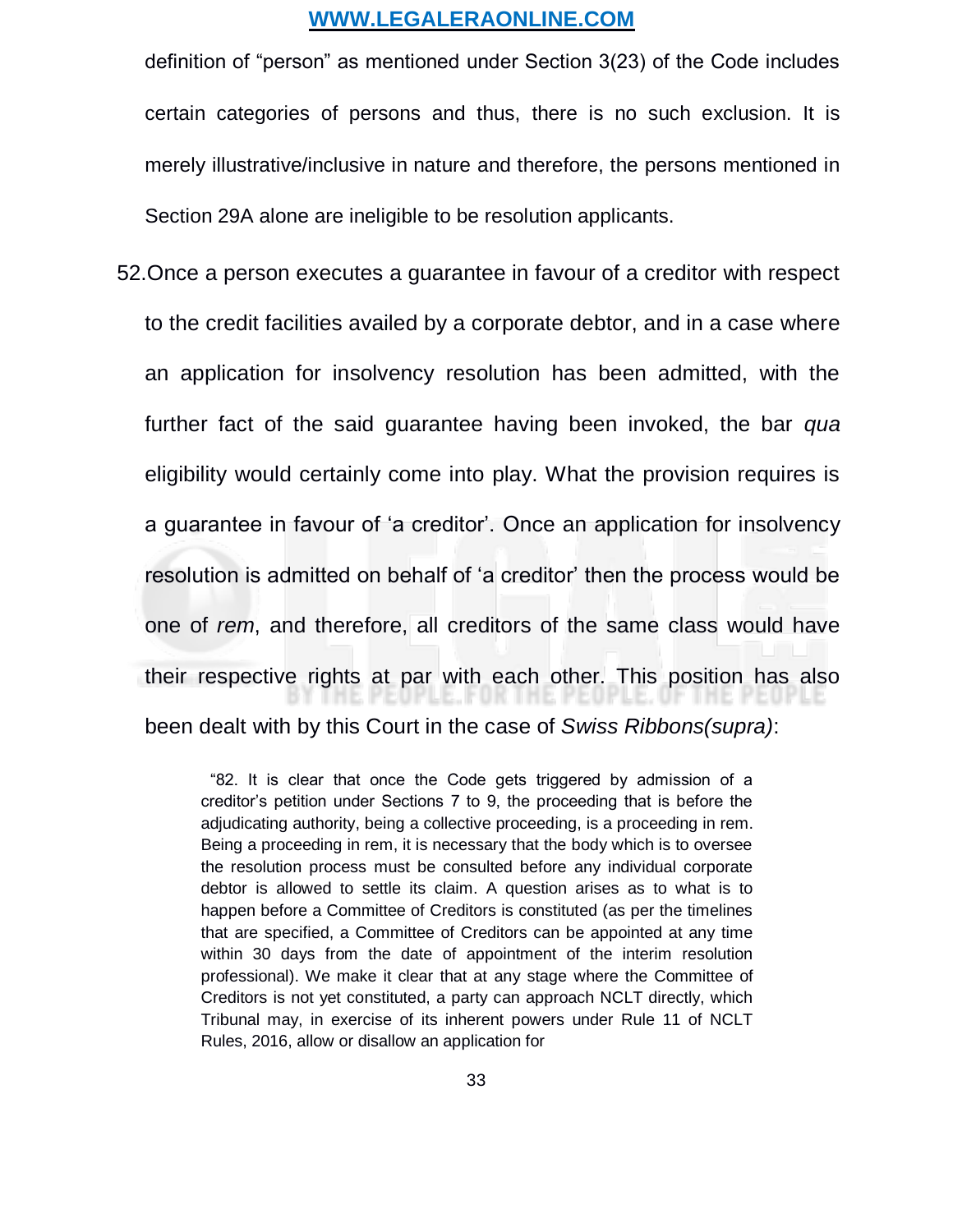withdrawal or settlement. This will be decided after hearing all the parties concerned and considering all relevant factors on the facts of each case."

- 53.The word "such creditor" in Section 29A(h) has to be interpreted to mean similarly placed creditors after the application for insolvency application is admitted by the adjudicating authority. As a result, what is required to earn a disqualification under the said provision is a mere existence of a personal guarantee that stands invoked by a single creditor, notwithstanding the application being filed by any other creditor seeking initiation of insolvency resolution process. This is subject to further compliance of invocation of the said personal guarantee by any other creditor. We have already said that the concern of the Court is only from the point of view of two entities viz., corporate creditors and the corporate debtors. Any other interpretation would lead to an absurdity striking at the very objective of Section 29A, and hence, the Code. Ineligibility has to be seen from the point of view of the resolution process. It can never be said that there can be ineligibility *qua* one creditor as against others. Rather, the ineligibility is to the participation in the resolution process of the corporate debtor. Exclusion is meant to facilitate a fair and transparent process.
- 54.The provision after the amendment speaks of invocation by a creditor. The manner of invocation can never be a factor for the adjudicating authority to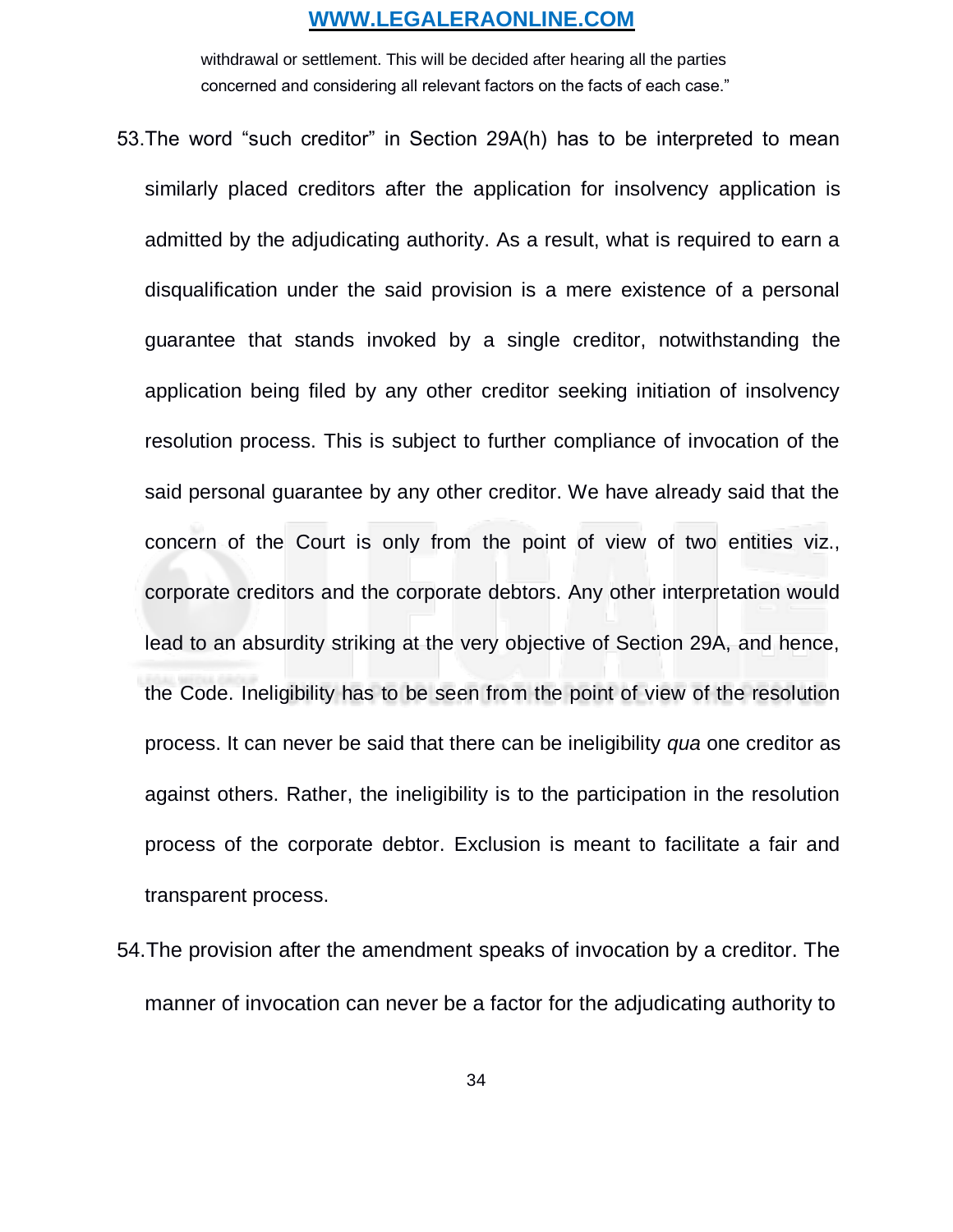adjudge, as against its existence. Adequate importance will have to be given to the latter part of the provision which also disqualifies a person whose liability under the personal guarantee executed in favour of a creditor, remains unpaid in full or in part for the amount due from him, upon invocation.

- 55.It is quite obvious that a resolution applicant, other than a financial creditor under Section 7, an operational creditor under Section 8 and a corporate debtor under Section 10, can ever have an independent right to insist for the protection of its own interest in the resolution process. Thus, Section 29A has a laudable object of protecting and balancing the interest of the committee of creditors and the corporate debtor, while shutting the doors to canvas the interests of others. That is the reason why it consciously excludes certain categories of persons. We may add that Section 29A(h) foresees the creditors who are otherwise either already under the insolvency resolution process or are entitled to go under it.
- 56.Yet another issue which requires consideration is to the date of reckoning *qua* the provision. That is, the date of submission of resolution plan or the date of adjudication by the authority. Having understood the provision and the objective behind it, as well as the Code, it is clear that, if there is a bar at the time of submission of resolution plan by a resolution applicant, it is obviously not maintainable. However, if the submission of the plan is maintainable at the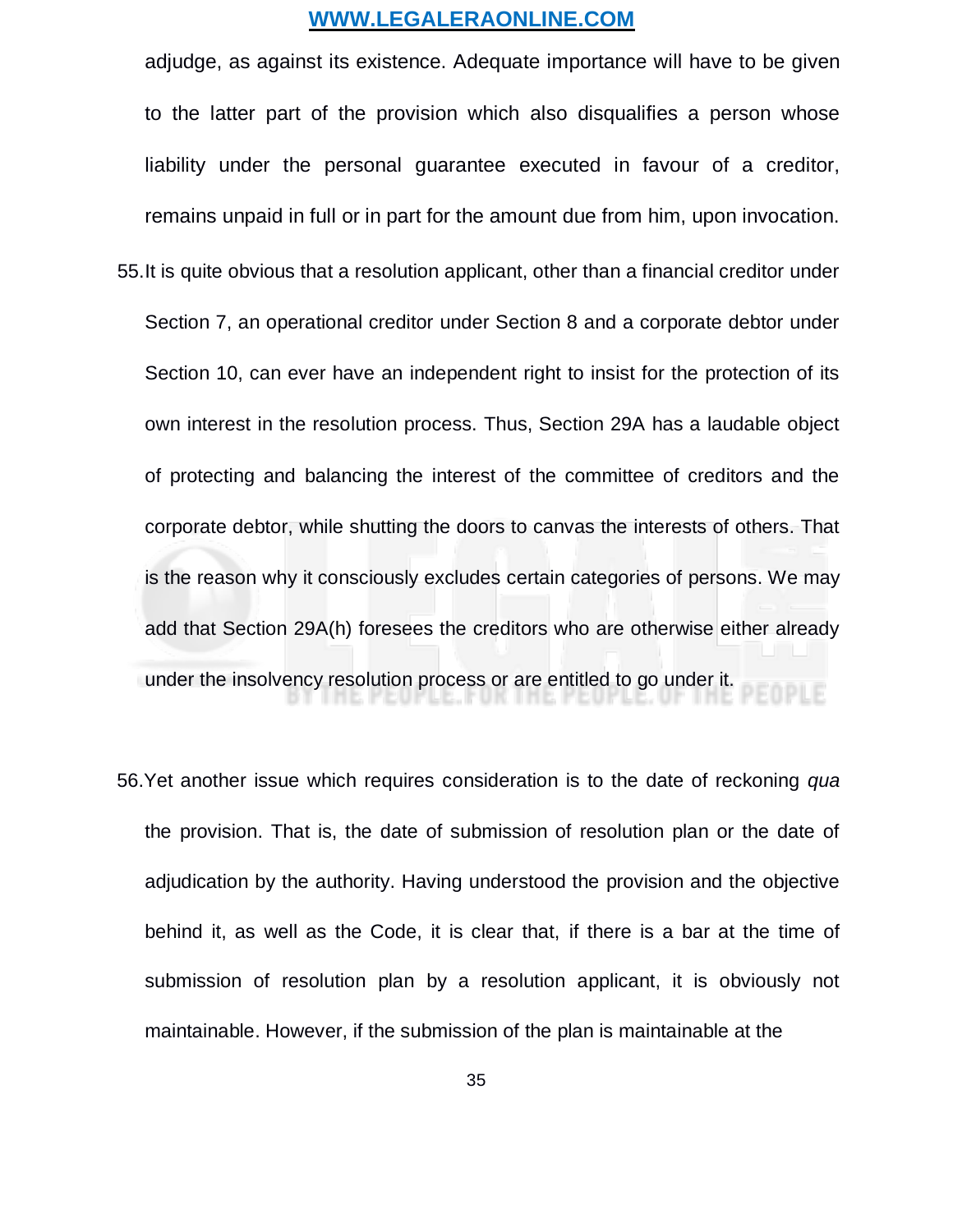time at which it is filed, and thereafter, by the operation of the law, a person becomes ineligible, which continues either till the time of approval by the CoC, or adjudication by the authority, then the subsequent amended provision would govern the question of eligibility of resolution applicant to submit a resolution plan. The resolution applicant has no role except to facilitate the process. If there is ineligibility which in turn prohibits the other stakeholders to proceed further and the amendment being in the nature of providing a better process, and that too in the interest of the creditors and the debtor, the same is required to be followed as against the provision that stood at an earlier point of time. Thus, a mere filing of the submission of a resolution plan has got no rationale, as it does not create any right in favour of a facilitator nor it can be extinguished. One cannot say, what is good today cannot be applied merely because an applicant was eligible to submit a F FOR resolution plan at an earlier point of time. It is only a part of procedural law. We quote with profit the decision in Ebix Singapore Pvt. Ltd. vs. COC of Educomp Solutions Ltd., 2021 SCC OnLine 707:

"130. The CoC even with the requisite majority, while approving the Resolution Plan must consider the feasibility and viability of the Plan and the manner of distribution proposed, which may take into account the order of priority amongst creditors as laid down in sub-section (1) of section 53 of the IBC. The CoC cannot approve a Resolution Plan proposed by an applicant barred under Section 29A of the IBC. Regulation 37 and 38 of the CIRP Regulations govern the contents of a Resolution Plan. Furthermore, a Resolution Plan, if in compliance with the mandate of the IBC, cannot be rejected by the Adjudicating Authority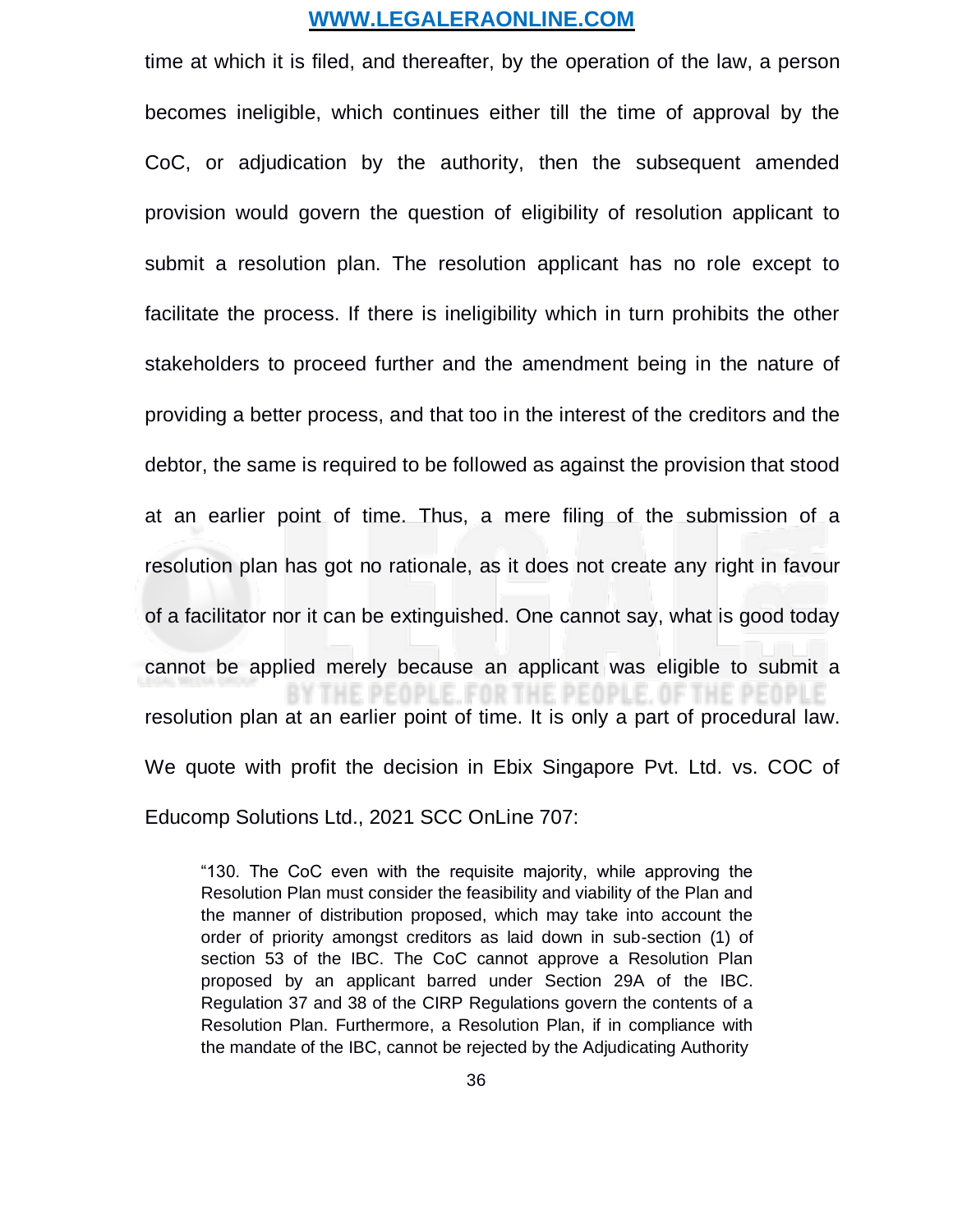and becomes binding on its approval upon all stakeholders - including the Central and State Government, local authorities to whom statutory dues are owed, operational creditors who were not a part of the CoC and the workforce of the Corporate Debtor who would now be governed by a new management. Such features of a Resolution Plan, where a statute extensively governs the form, mode, manner and effect of approval distinguishes it from a traditional contract, specifically in its ability to bind those who have not consented to it. In the pure contractual realm, an agreement binds parties who are privy to the contract. In the context of a resolution Plan governed by the IBC, the element of privity becomes inapplicable once the Adjudicating Authority confirms the Resolution Plan under Section 31(1) and declares it to be binding on all stakeholders, who are not a part of the negotiation stage or parties to the Resolution Plan. In fact, a commentator has noted that the purpose of bankruptcy law is to actually solve a specific 'contracting failure' that accompanies financial distress. Such a contracting failure arises because "financial distress involves too many parties with strategic bargaining incentives and too many contingencies for the firm and its creditors to define a set of rules of every scenario." Thus, insolvency law recognizes that parties can take benefit of such 'incomplete contract' to hold each other up for their individual gain. In an attempt to solve the issue of incompleteness and the hold-up threat, the insolvency law provides procedural protections i.e., "the law puts in place guardrails that give the parties room to bargain while keeping them from taking position that veer toward extreme hold up"

## **ON MERIT**

# BY THE PEOPLE, FOR THE PEOPLE, OF THE PEOPLE

57.Having discussed Section 29A(h) of the Code as we understood, we

shall now go into the facts of the instant case.

58.Admittedly, the Respondent No.3 has executed personal guarantees which were invoked by three of the financial creditors even prior to the application filed. The rigor of Section 29A(h) of the Code obviously gets attracted. The eligibility can never be restricted to the aforesaid three creditors, but also to other financial creditors in view of the import of Section 7 of the Code. In the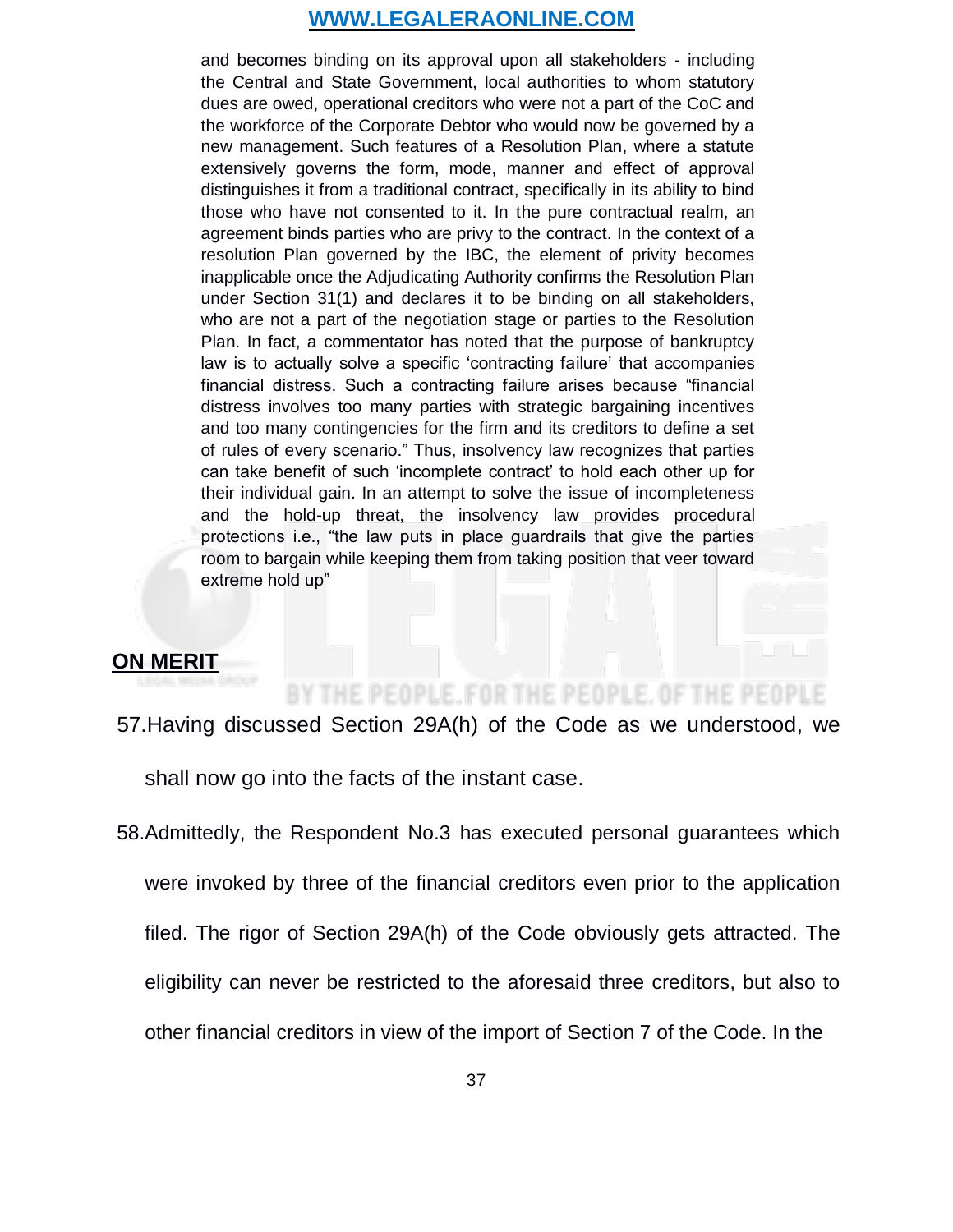case at hand, in pursuance to the invocation, an application invoking Section 7 indeed was filed by one such creditor. It was invoked even at the time of submitting a resolution plan by the Respondent No.3. Thus, in the touchstone of our interpretation of Section 29A(h), we hold that the plan submitted by the Respondent No.3 ought not to have been entertained.

- 59.The adjudicating authority and the appellate tribunal were not right in rejecting the contentions of the appellant on the ground that the earlier appeals having been withdrawn without liberty, the issue *qua* eligibility cannot be raised for the second time. Admittedly, the appellant was not a party to the decision of the adjudicating authority on the first occasion, in the appeal the appellant merely filed an application for impleadment. The appellate authority did not decide the matter on merit. In fact, the question of law is left open. The principle governing *res judicata* and *issue estoppel* would never get attracted in such a scenario. Thus, the reasoning rendered by the appellate tribunal to that extent cannot be sustained in law.
- 60.On the question of limitation, we are in agreement with the views expressed by the adjudicating authority as confirmed by the appellate tribunal. There were earlier rounds of litigation with the interim orders. The delay of 106 days has been rightly condoned and excluded by the adjudicating authority by invoking Section 12(3) of the Code. It was done only on one occasion. The adjudicating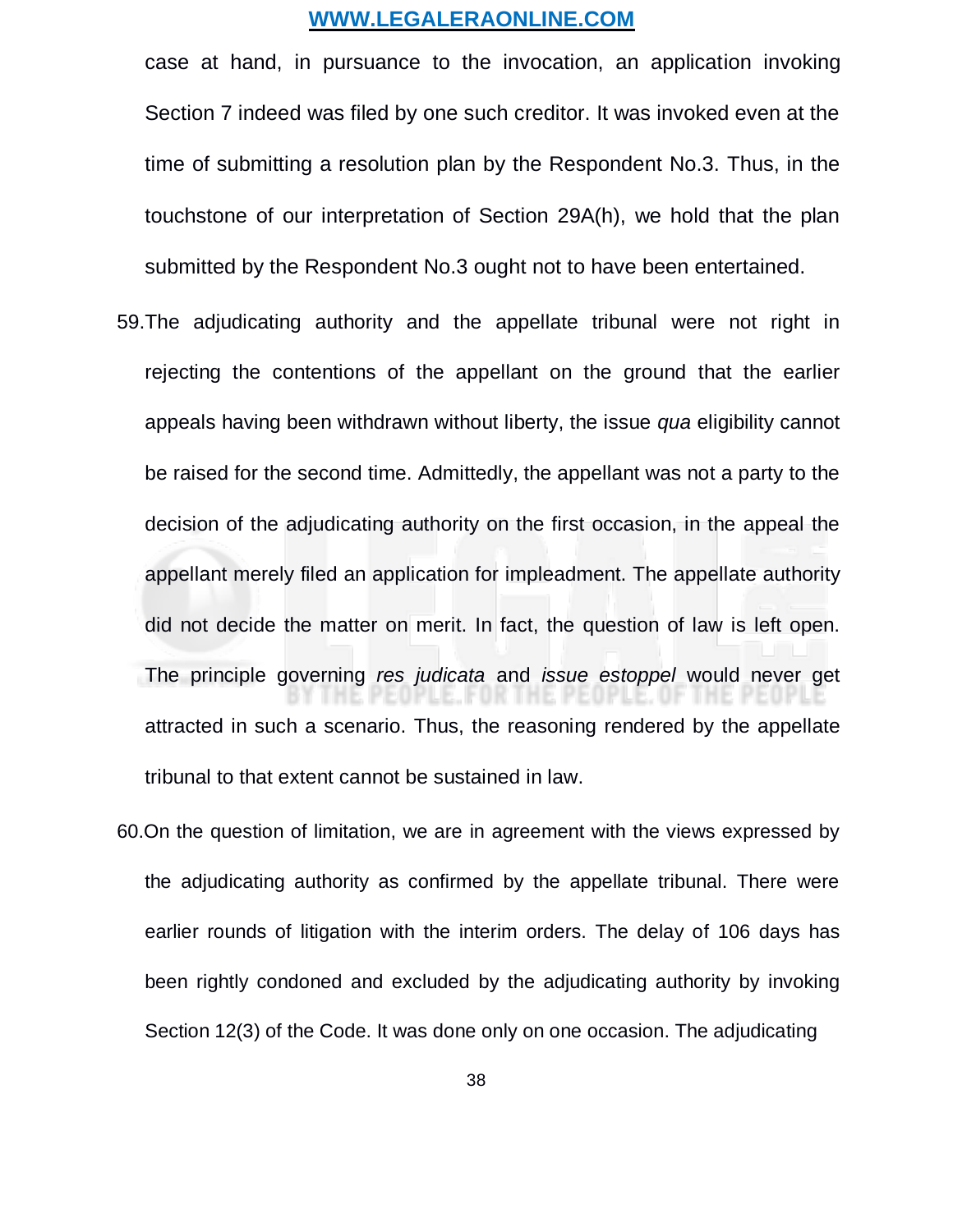authority was right in holding that there is a marked difference between extension and exclusion. Exclusion would come into play when the decision is challenged before a higher forum. Extension is one which is to be exercised by the authority constituted.

- 61. Having held so, we would like to come to the last part of our order. Though the very resolution plan submitted by the Respondent No. 3, being ineligible is not maintainable, much water has flown under the bridge. The requisite percentage of voting share has been achieved. We may also note that the percentage has been brought down from 75% to 66% by way of an amendment to Section 30(4) of the Code.
- 62.Secondly, majority of the creditors have given their approval to the resolution plan. The adjudicating authority has rightly noted that it was accordingly approved after taking into consideration, the techno-economic report pertaining to the viability and feasibility of the plan. The plan is also put into operation since 18.04.2018, and as of now the Respondent No. 1 is an on-going concern. Though, the Respondent No.11 has taken up the plea that its offer was conditional, it has got a very minor share which may not be sufficient to impact by adding it with that of the appellant and Respondent No.7. The Respondent No.7 and the Respondent No.11 did not choose to challenge the order of the appellate tribunal.